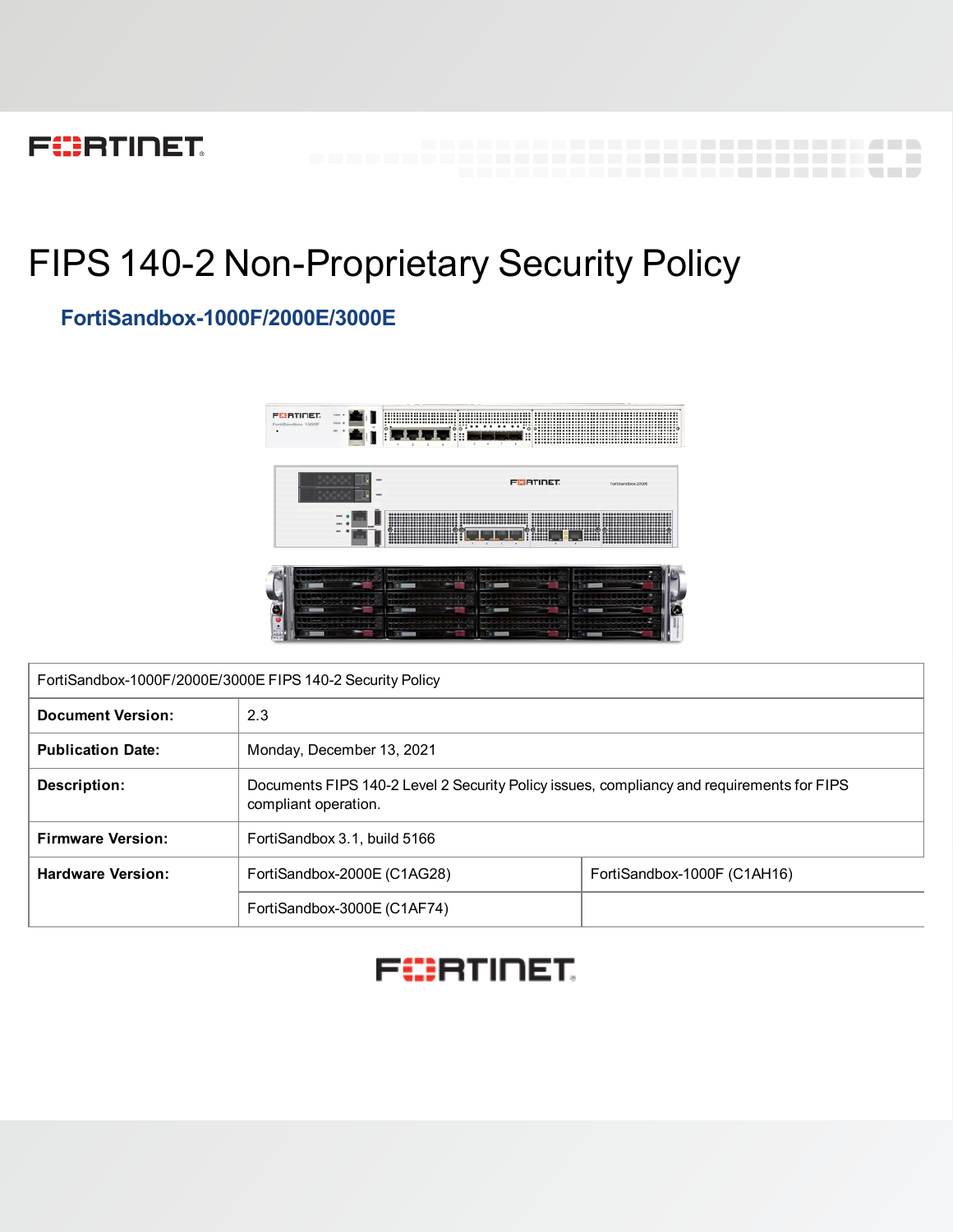#### **FORTINET DOCUMENT LIBRARY**

[https://docs.fortinet.com](https://docs.fortinet.com/)

#### **FORTINET VIDEO GUIDE**

[https://video.fortinet.com](https://video.fortinet.com/)

#### **FORTINET KNOWLEDGE BASE**

[http://kb.fortinet.com](http://kb.fortinet.com/)

#### **FORTINET BLOG**

[https://blog.fortinet.com](https://blog.fortinet.com/)

#### **CUSTOMER SERVICE & SUPPORT**

[https://www.fortinet.com/support/contact.html](https://support.fortinet.com/)

#### **FORTINET NSE INSTITUTE (TRAINING)**

<https://training.fortinet.com/>

#### **FORTIGUARD CENTER**

[https://fortiguard.com](https://fortiguard.com/)

#### **FORTICAST**

[http://forticast.fortinet.com](http://forticast.fortinet.com/)

#### **END USER LICENSE AGREEMENT AND PRIVACY POLICY**

<https://www.fortinet.com/doc/legal/EULA.pdf>

<https://www.fortinet.com/corporate/about-us/privacy.html>

#### **FEEDBACK**

Email: [techdoc@fortinet.com](mailto:techdoc@fortinet.com)

# **FEERTINET**

Monday, December 13, 2021

FortiSandbox-1000F/2000E/3000E FIPS 140-2 Non-Proprietary Security Policy

34-310-0637309-20201102

This document may be freely reproduced and distributed whole and intact when including the copyright notice found on the last page of this document.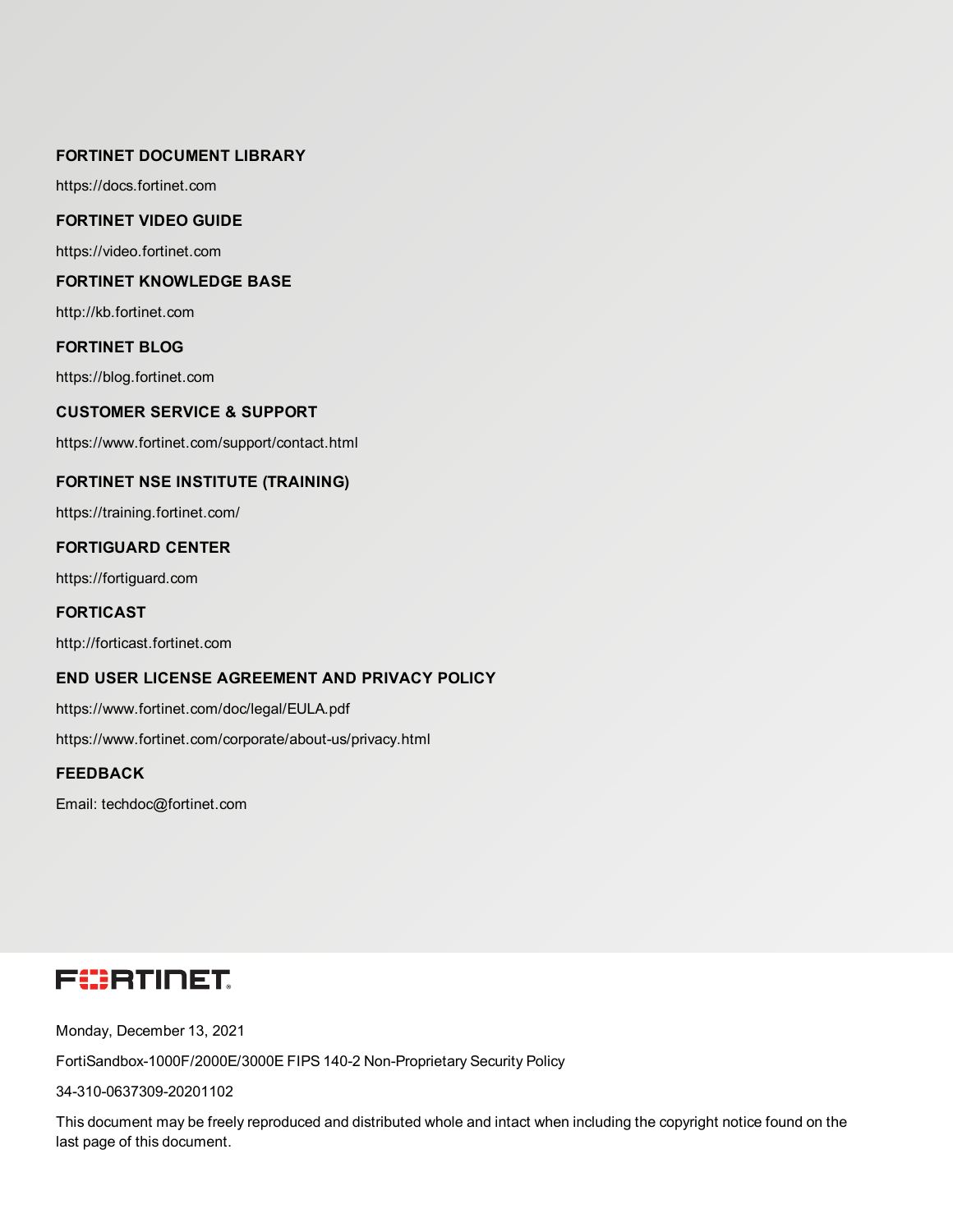# TABLE OF CONTENTS

| Electromagnetic Interference/Electromagnetic Compatibility (EMI/EMC) 28 |  |
|-------------------------------------------------------------------------|--|
|                                                                         |  |
|                                                                         |  |
|                                                                         |  |
|                                                                         |  |
|                                                                         |  |
|                                                                         |  |
|                                                                         |  |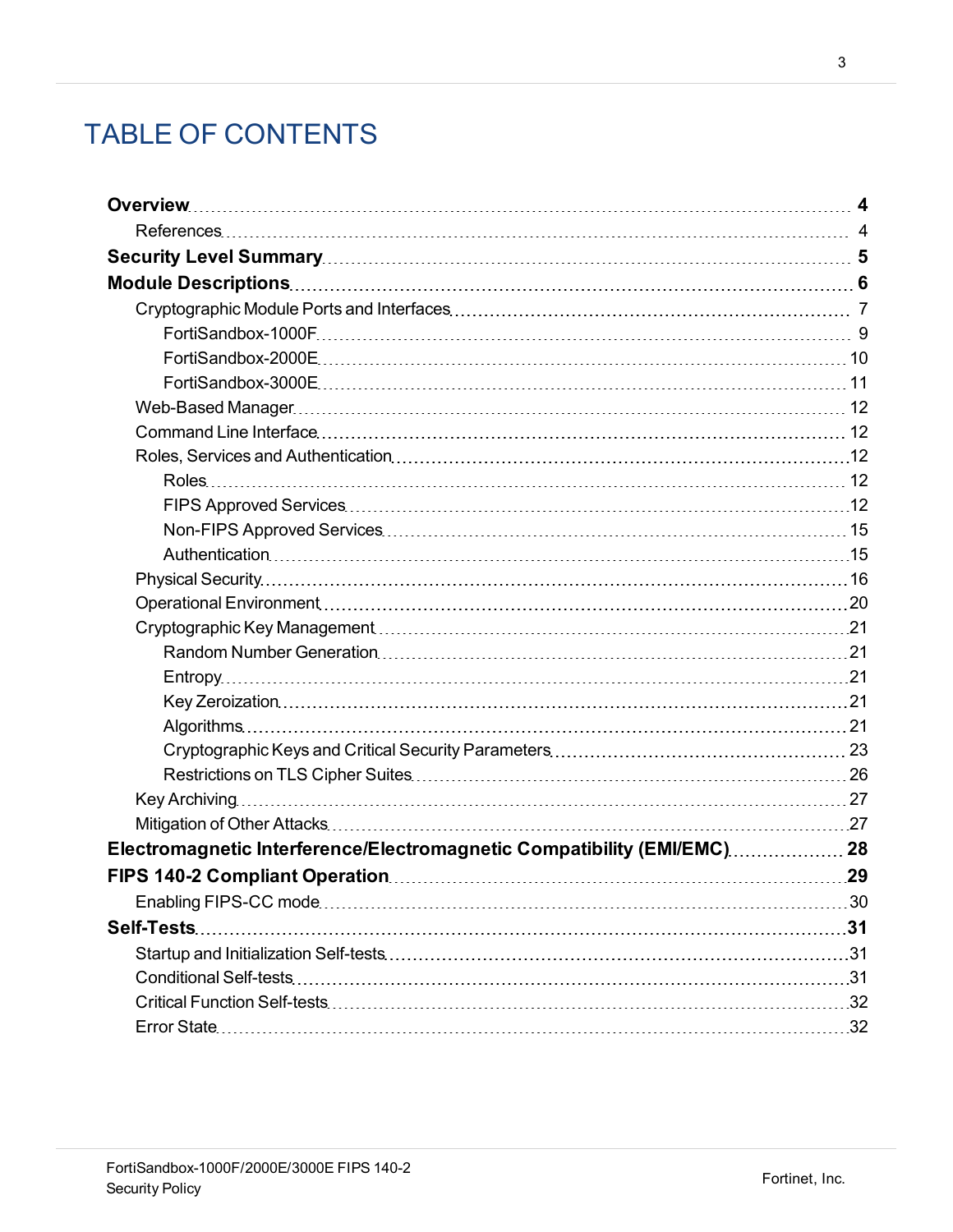# <span id="page-3-0"></span>**Overview**

This document is a FIPS 140-2 Security Policy for Fortinet's FortiSandbox-1000F, 2000E and 3000E. This policy describes how the FortiSandbox-1000F, 2000E and 3000E (hereafter referred to as the 'modules') meet the FIPS 140-2 security requirements and how to operate the modules in a FIPS compliant manner. This policy was created as part of the FIPS 140-2 Level 2 validation of the modules.

The Federal Information Processing Standards Publication 140-2 - *Security Requirements for Cryptographic Modules* (FIPS 140-2) details the United States Federal Government requirements for cryptographic modules. Detailed information about the FIPS 140-2 standard and validation program is available on the NIST (National Institute of Standards and Technology) website at <http://csrc.nist.gov/groups/STM/cmvp/index.html>.

FortiSandbox utilizes advanced detection, dynamic antivirus scanning, and threat scanning technology to detect viruses and Advanced Persistent Threats. FortiSandbox leverages the FortiGuard web filtering database to inspect and flag malicious URL requests, and works with devices such as FortiGate, FortiWeb, FortiClient and FortiMail to identify malicious and suspicious files and network traffic. It executes suspicious files in a VM host to determine risk based on the behavior observed.

## <span id="page-3-1"></span>**References**

This policy deals specifically with operation and implementation of the modules in the technical terms of the FIPS 140-2 standard and the associated validation program. Other Fortinet product manuals, guides and technical notes can be found at the Fortinet technical documentation website at [http://docs.fortinet.com.](http://docs.fortinet.com/)

Additional information on the entire Fortinet product line can be obtained from the following sources:

- Find general product information in the product section of the Fortinet corporate website at [https://www.fortinet.com/products](http://www.fortinet.com/products).
- Find on-line product support for registered products in the technical support section of the Fortinet corporate website at [https://www.fortinet.com/support.](http://www.fortinet.com/support)
- Find contact information for technical or sales related questions in the contacts section of the Fortinet corporate website at [https://www.fortinet.com/contact.](http://www.fortinet.com/contact)
- Find security information and bulletins in the FortiGuard Center of the Fortinet corporate website at [https://wwww.fortiguard.com](http://fortiguard.com/).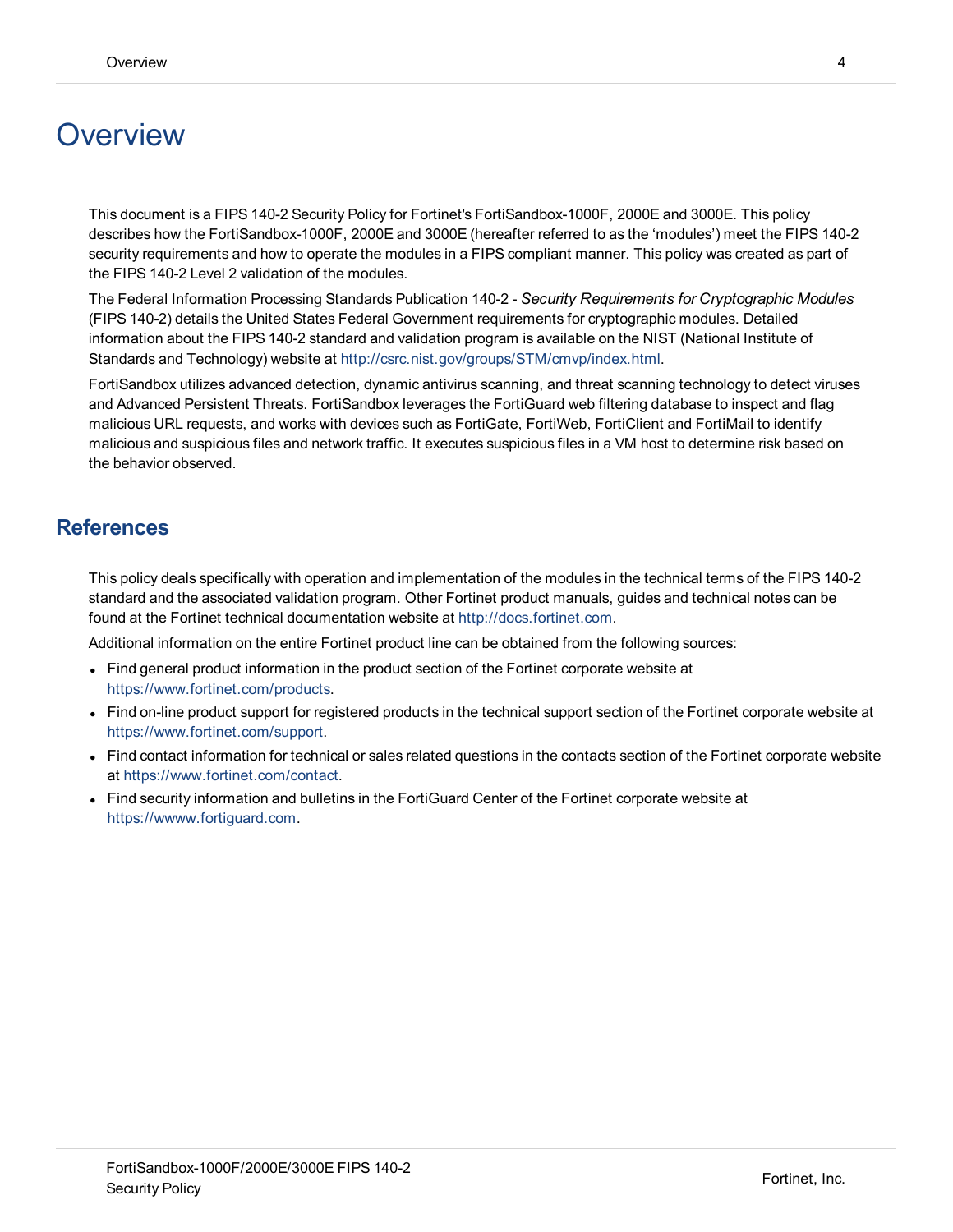# <span id="page-4-0"></span>Security Level Summary

The modules meet the overall requirements for a FIPS 140-2 Level 2 validation.

**Table 1: Summary of FIPS security requirements and compliance levels**

| <b>Security Requirement</b>               | <b>Compliance Level</b> |
|-------------------------------------------|-------------------------|
| Cryptographic Module Specification        | 2                       |
| Cryptographic Module Ports and Interfaces | $\overline{2}$          |
| Roles, Services and Authentication        | 3                       |
| <b>Finite State Model</b>                 | 2                       |
| <b>Physical Security</b>                  | $\overline{2}$          |
| <b>Operational Environment</b>            | N/A                     |
| Cryptographic Key Management              | $\overline{2}$          |
| EMI/EMC                                   | $\mathfrak{p}$          |
| Self-Tests                                | $\mathfrak{p}$          |
| Design Assurance                          | $\overline{2}$          |
| Mitigation of Other Attacks               | N/A                     |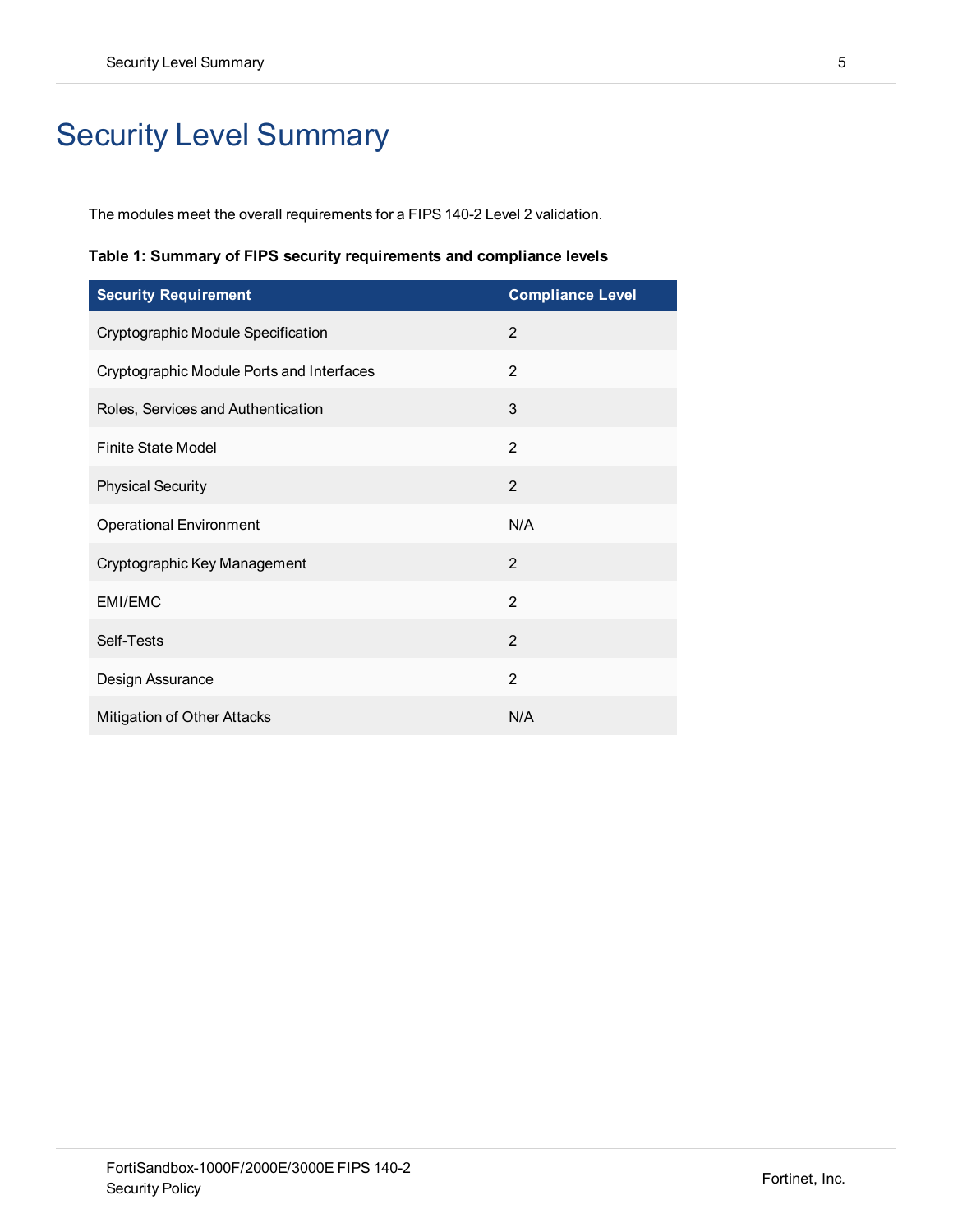# <span id="page-5-0"></span>Module Descriptions

The FortiSandbox-1000F, 2000E and 3000E are multiple chip, standalone cryptographic modules consisting of production grade components contained in a physically protected enclosure in accordance with FIPS 140-2 Level 2 requirements. The extent of the cryptographic boundary for all modules is the outer metal chassis.

The modules have a similar appearance and perform the same functions, but have different numbers and types of network interfaces in order to support different network configurations:

- The FortiSandbox-1000F has 8 network interfaces with status LEDs for each network interface (4x GbE RJ45, 4x GbE SFP).
- The FortiSandbox-2000E has 6 network interfaces with status LEDs for each network interface (4x 10/100/1000 RJ45, 2x 1GbE SFP+)
- The FortiSandbox-3000E has 6 network interfaces status LEDs for each network interface (4x 10/100/1000 RJ45, 2x 10GbE SFP+).

The FortiSandbox-1000F and 2000E modules each have one x86 compatible CPU.

The FortiSandbox-3000E has two x86 compatible CPUs.

The FortiSandbox-1000F module is a 1u rackmount device.

FortiSandbox-2000E and 3000E are 2u rackmount devices.

The modules each have 2 removable power supplies. These power supplies are excluded from the requirements of FIPS 140-2, as they perform no security relevant function.

The FortiSandbox-3000E has a rear panel VGA and IPMI port that are not supported or used by the FortiSandbox firmware.

The validated firmware version is FortiSandbox 3.1, build 5166. Any firmware loaded into this module that is not shown on the module certificate, is out of the scope of this validation and requires a separate FIPS 140-2 validation.

Figures 1 to 3 are representative of the modules tested.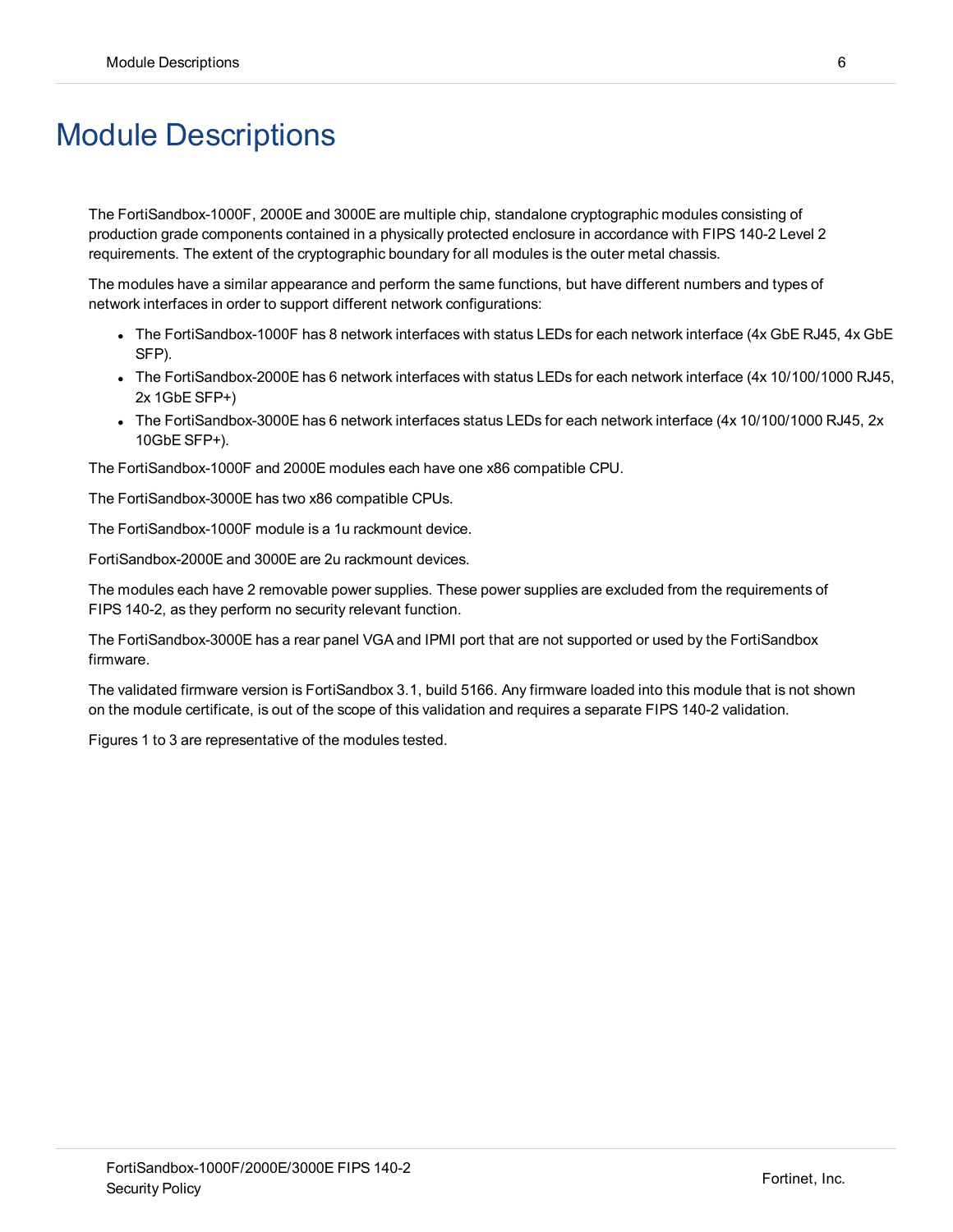# <span id="page-6-0"></span>**Cryptographic Module Ports and Interfaces**

The modules have status LEDs as described in the following table:

|  | Table 2: FortiSandbox-1000F Status LEDs |  |  |
|--|-----------------------------------------|--|--|
|--|-----------------------------------------|--|--|

| <b>LED</b>       |          | <b>State</b>          | <b>Description</b>                 |
|------------------|----------|-----------------------|------------------------------------|
| Power            |          | Green                 | The module is powered on           |
|                  |          | Off                   | The module is powered off          |
| <b>Status</b>    |          | Red                   | Major alarm or system failure      |
|                  |          | Off                   | Normal operation                   |
| Ethernet         | Link/ACT | <b>Flashing Amber</b> | Port is sending/receiving data     |
| Ports            |          | Off                   | No link established                |
|                  | Speed    | Green                 | Connected at 100 Mbps              |
|                  |          | Amber                 | Connected at 1000 Mbps             |
|                  |          | Off                   | Connected at 10 Mbps or not in use |
| <b>SFP Ports</b> | Speed    | Amber                 | Connected at 1000 Mbps             |
|                  |          | Off                   | Not in use                         |
|                  | Link/ACT | <b>Flashing Amber</b> | Port is sending/receiving data     |
|                  |          | Off                   | No link established                |

#### **Table 3: FortiSandbox-2000E Status LEDs**

| <b>LED</b>        |          | <b>State</b>          | <b>Description</b>                 |
|-------------------|----------|-----------------------|------------------------------------|
| Power             |          | Green                 | The module is powered on           |
|                   |          | Off                   | The module is powered off          |
| Ethernet<br>Ports | Link/ACT | <b>Flashing Amber</b> | Port is sending/receiving data     |
|                   |          | Off                   | No link established                |
|                   | Speed    | Green                 | Connected at 100 Mbps              |
|                   |          | Amber                 | Connected at 1000 Mbps             |
|                   |          | Off                   | Connected at 10 Mbps or not in use |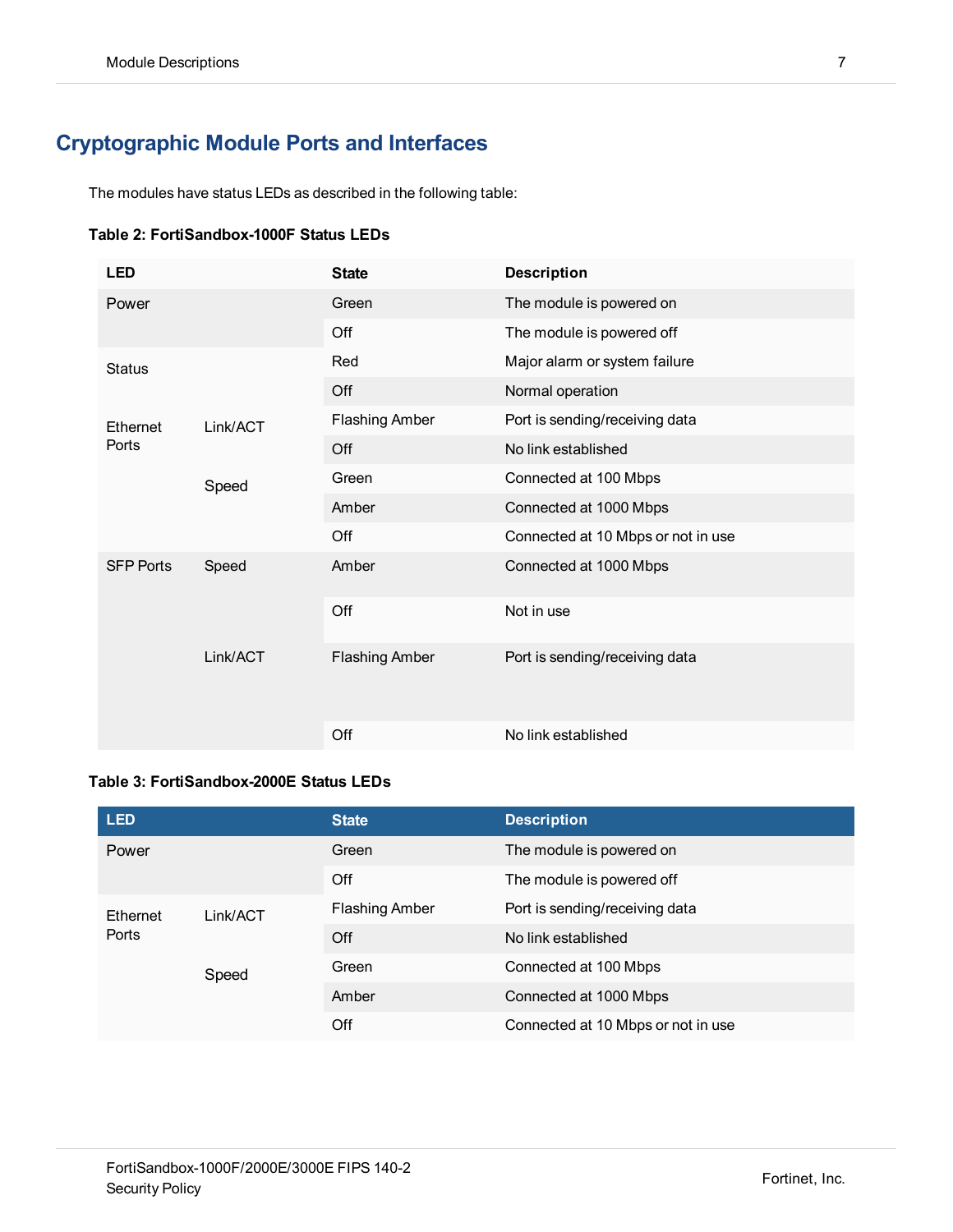| <b>LED</b>        |          | <b>State</b>          | <b>Description</b>             |
|-------------------|----------|-----------------------|--------------------------------|
| SFP/SFP+<br>Ports | Link/ACT | Amber                 | Connected                      |
|                   |          | <b>Flashing Amber</b> | Port is sending/receiving data |
|                   |          | Off                   | No link established            |

#### **Table 4: FortiSandbox-3000E Status LEDs**

| <b>LED</b>        |                        | <b>State</b>           | <b>Description</b>                    |
|-------------------|------------------------|------------------------|---------------------------------------|
| Power             |                        | Green                  | Power supply normal                   |
|                   |                        | Off                    | Power supply disconnected             |
| Information       |                        | Red                    | Overheat condition has occured        |
|                   |                        | Flashing Red (1Hz)     | Fan failure                           |
|                   |                        | Flashing Red (0.25 Hz) | Power failure                         |
|                   |                        | Off                    | System normal                         |
| Power Fail        |                        | Red                    | A power supply has failed             |
|                   |                        | Off                    | Power supply normal                   |
| Ethernet          | Link/ACT               | <b>Flashing Amber</b>  | Port is sending/receiving data        |
| Ports             |                        | Off                    | No link established                   |
|                   | Speed                  | Green                  | Connected at 100 Mbps                 |
|                   |                        | Amber                  | Connected at 1000 Mbps                |
|                   |                        | Off                    | Connected at 10 Mbps or not connected |
|                   | <b>Front Panel LED</b> | Green                  | Connected                             |
|                   |                        | <b>Flashing Green</b>  | Port is sending/receiving data        |
|                   |                        | Off                    | No link established                   |
| SFP/SFP+<br>Ports | Speed                  | Green                  | Connected at 10 Gbps                  |
|                   |                        | Off                    | No link established                   |
|                   | Link/ACT               | <b>Flashing Green</b>  | Port is sending/receiving data        |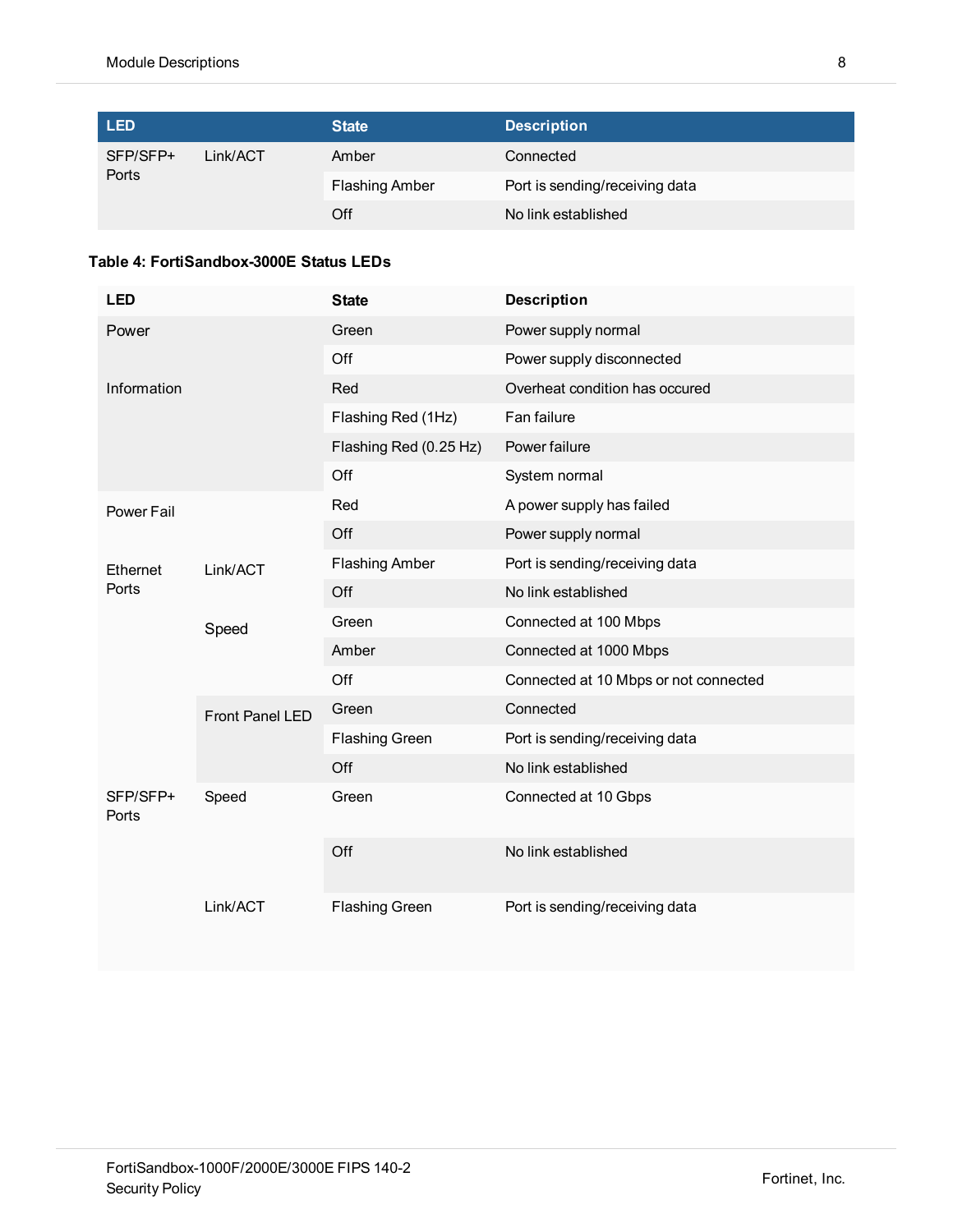## <span id="page-8-0"></span>**FortiSandbox-1000F**

#### **Figure 1 - FortiSandbox-1000F Front and Rear Panels**



**Table 5: FortiSandbox-1000F Connectors and Ports**

| <b>Connector</b>                 | <b>Type</b> | Qty            | <b>Speed</b>          | <b>Supported Logical Interfaces</b>                          | <b>Description</b>                                                                                           |
|----------------------------------|-------------|----------------|-----------------------|--------------------------------------------------------------|--------------------------------------------------------------------------------------------------------------|
| <b>Ethernet Ports</b><br>$1 - 4$ | RJ-45       | $\overline{4}$ | 10/100/1000<br>Base-T | Data input, data output, control<br>input, and status output | Copper gigabit connection to<br>10/100/1000 copper networks                                                  |
| SFP Ports 5-8                    | <b>SFP</b>  | 4              | 1 Gbps                | Data input, data output, control<br>input, and status output | Multinode fiber optic<br>connections to gigabit optical<br>networks                                          |
| <b>USB Ports</b>                 | USB-A       | 2              | N/A                   | Entropy input                                                | Entropy token                                                                                                |
| Console Port                     | RJ-45       | 1              | 9600 bps              | Control input, status output                                 | Optional connection to the<br>management computer.<br>Provides access to the<br>command line interface (CLI) |
| <b>AC Power</b>                  | N/A         | 1              | N/A                   | Power, Control Input                                         | 120/240VAC power<br>connection                                                                               |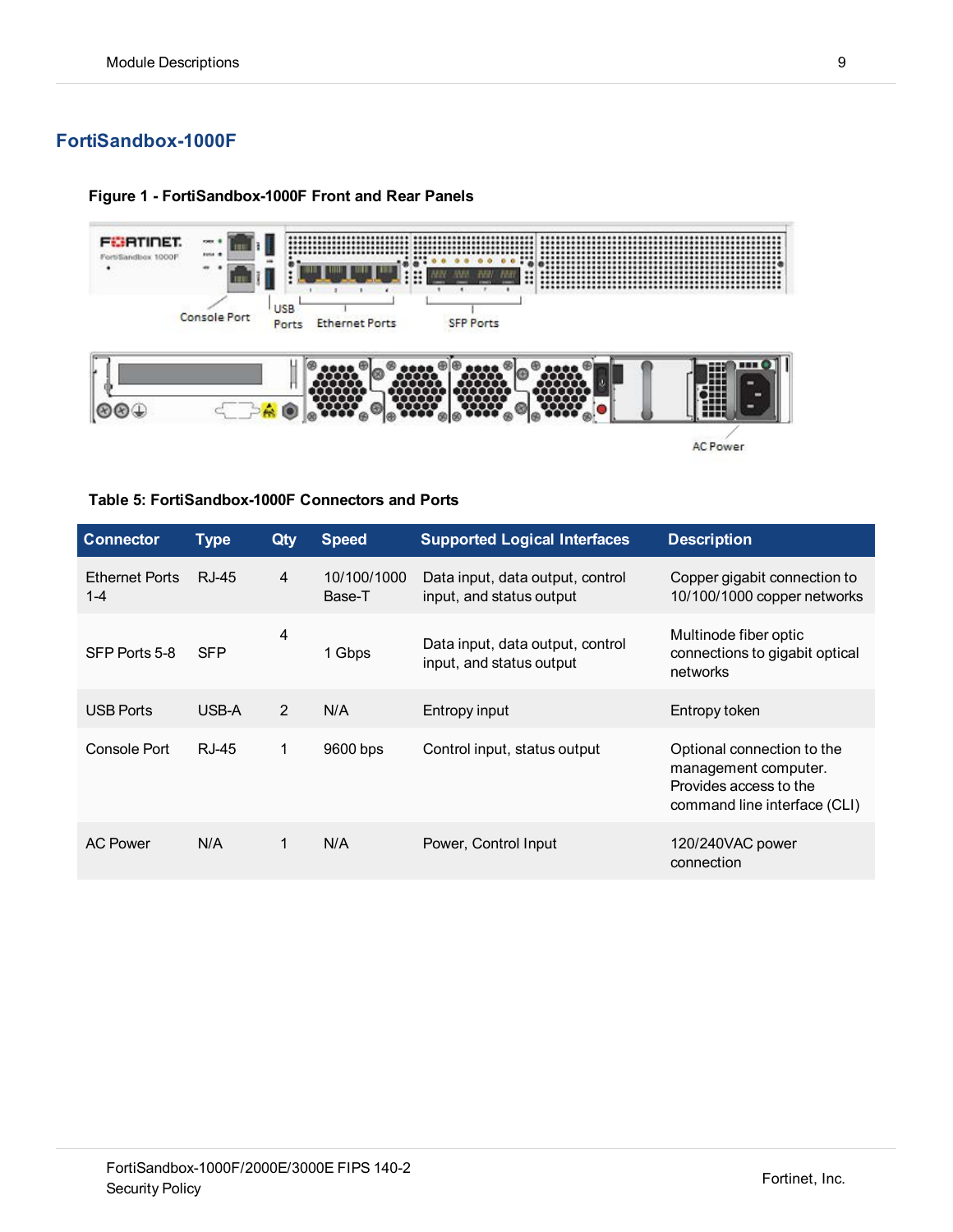## <span id="page-9-0"></span>**FortiSandbox-2000E**



#### **Figure 2 - FortiSandbox-2000E Front and Rear Panels**

#### **Table 6: FortiSandbox-2000E Connectors and Ports**

| <b>Connector</b> | <b>Type</b> | Qty            | <b>Speed</b>          | <b>Supported Logical Interfaces</b>                          | <b>Description</b>                                                                                           |
|------------------|-------------|----------------|-----------------------|--------------------------------------------------------------|--------------------------------------------------------------------------------------------------------------|
| Ports 1-4        | RJ-45       | $\overline{4}$ | 10/100/1000<br>Base-T | Data input, data output, control<br>input, and status output | Copper gigabit connection to<br>10/100/1000 copper networks                                                  |
| Ports 5-6        | $SFP+$      | $\overline{2}$ | 10 Gbps               | Data input, data output, control<br>input and status output  | Multimode fiber optic<br>connections to gigabit optical<br>networks                                          |
| <b>USB Ports</b> | USB-A       | $\overline{2}$ | N/A                   | Entropy input                                                | Entropy token                                                                                                |
| Console Port     | RJ-45       | 1              | 9600 bps              | Control input, status output                                 | Optional connection to the<br>management computer.<br>Provides access to the<br>command line interface (CLI) |
| <b>AC Power</b>  | N/A         | 2              | N/A                   | Power                                                        | 120/240VAC power<br>connection                                                                               |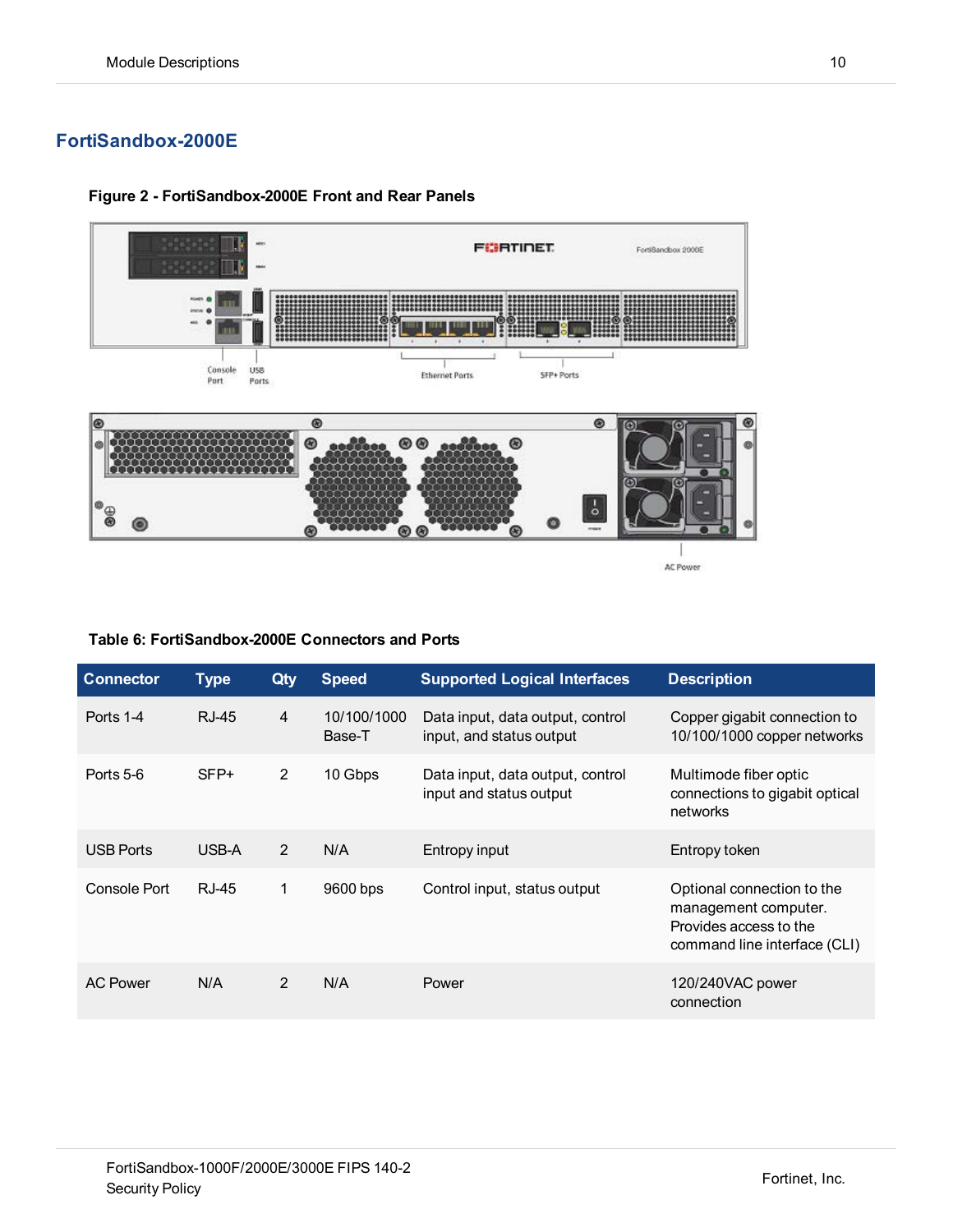## <span id="page-10-0"></span>**FortiSandbox-3000E**

 $_{\odot}$ <u> 1989 - Jan Shekarat, maso </u> ãH Ğ 45  $\circ$  $o$  with  $o_o$   $o$ 70 SFP+ Ports Ethernet<br>Ports USB<br>Ports Console Port AC Power

**Figure 3 - FortiSandbox-3000E Front and Rear Panels**

#### **Table 7: FortiSandbox-3000E Connectors and Ports**

| <b>Connector</b>                 | <b>Type</b> | Qty            | <b>Speed</b>          | <b>Supported Logical Interfaces</b>                          | <b>Description</b>                                                                                           |
|----------------------------------|-------------|----------------|-----------------------|--------------------------------------------------------------|--------------------------------------------------------------------------------------------------------------|
| <b>Ethernet Ports</b><br>$1 - 4$ | RJ-45       | 4              | 10/100/1000<br>Base-T | Data input, data output, control<br>input, and status output | Copper gigabit connection to<br>10/100/1000 copper networks                                                  |
| Ports 5-6                        | $SFP+$      | $\overline{2}$ | 10 Gbps               | Data input, data output, control<br>input and status output  | Multimode fiber optic<br>connections to gigabit optical<br>networks                                          |
| <b>USB Ports</b>                 | USB-A       | 2              | N/A                   | Entropy input                                                | Entropy token                                                                                                |
| Console Port                     | $DB-9$      | $\mathbf 1$    | 9600 bps              | Control input, status output                                 | Optional connection to the<br>management computer.<br>Provides access to the<br>command line interface (CLI) |
| <b>AC Power</b>                  | N/A         | $\mathcal{P}$  | N/A                   | Power                                                        | 120/240VAC power<br>connection                                                                               |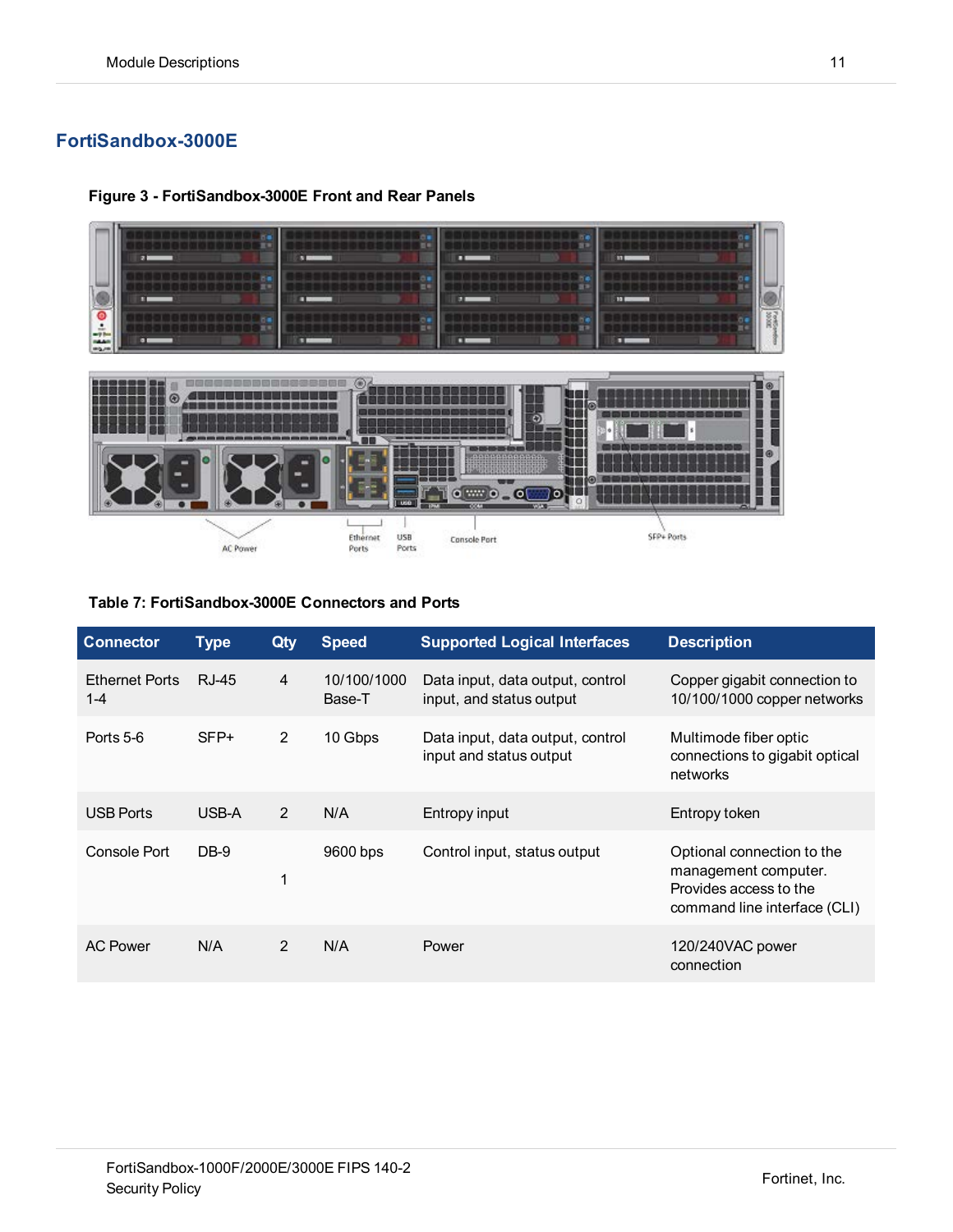## <span id="page-11-0"></span>**Web-Based Manager**

The FortiSandbox web-based manager provides GUI based access to the modules and is the primary tool for configuring the modules. The manager requires a web browser on the management computer and an Ethernet connection between the FortiSandbox unit and the management computer.

A web-browser that supports Transport Layer Security (TLS) 1.1 or 1.2 is required for remote access to the web-based manager when the module is operating in FIPS-CC mode. HTTP access to the web-based manager is not allowed in FIPS mode and is disabled.

## <span id="page-11-1"></span>**Command Line Interface**

The FortiSandbox Command Line Interface (CLI) is a full-featured, text based management tool for the module. The CLI provides access to services and configuration options in the module. The CLI uses a console connection or a network (Ethernet) connection between the FortiSandbox unit and the management computer. The console connection is a direct serial connection. Terminal emulation software is required on the management computer using either method. For network access, a Telnet or SSH client that supports the SSH v2.0 protocol is required (SSH v1.0 is not supported in FIPS mode). Telnet access to the CLI is not allowed in FIPS mode and is disabled.

# <span id="page-11-2"></span>**Roles, Services and Authentication**

#### <span id="page-11-3"></span>**Roles**

When configured in FIPS mode, the module provides the following roles:

- Crypto Officer
- Network User

The Crypto Officer role is initially assigned to the default 'admin' operator account. The Crypto Officer role has readwrite access to all of the module's administrative services. The initial Crypto Officer can create additional operator accounts. These additional accounts are assigned the Crypto Officer role and can be assigned a range of read/write or read only access permissions including the ability to create operator accounts.

The modules also provide a **Network User** role for end-users (Users). Network Users can make use of the encrypt/decrypt services, but cannot access the modules for administrative purposes.

The module does not provide a Maintenance role.

#### <span id="page-11-4"></span>**FIPS Approved Services**

The following tables detail the types of FIPS approved services available to each role in each mode of operation, the types of access for each role and the Keys or CSPs they affect.

The access types are abbreviated as follows: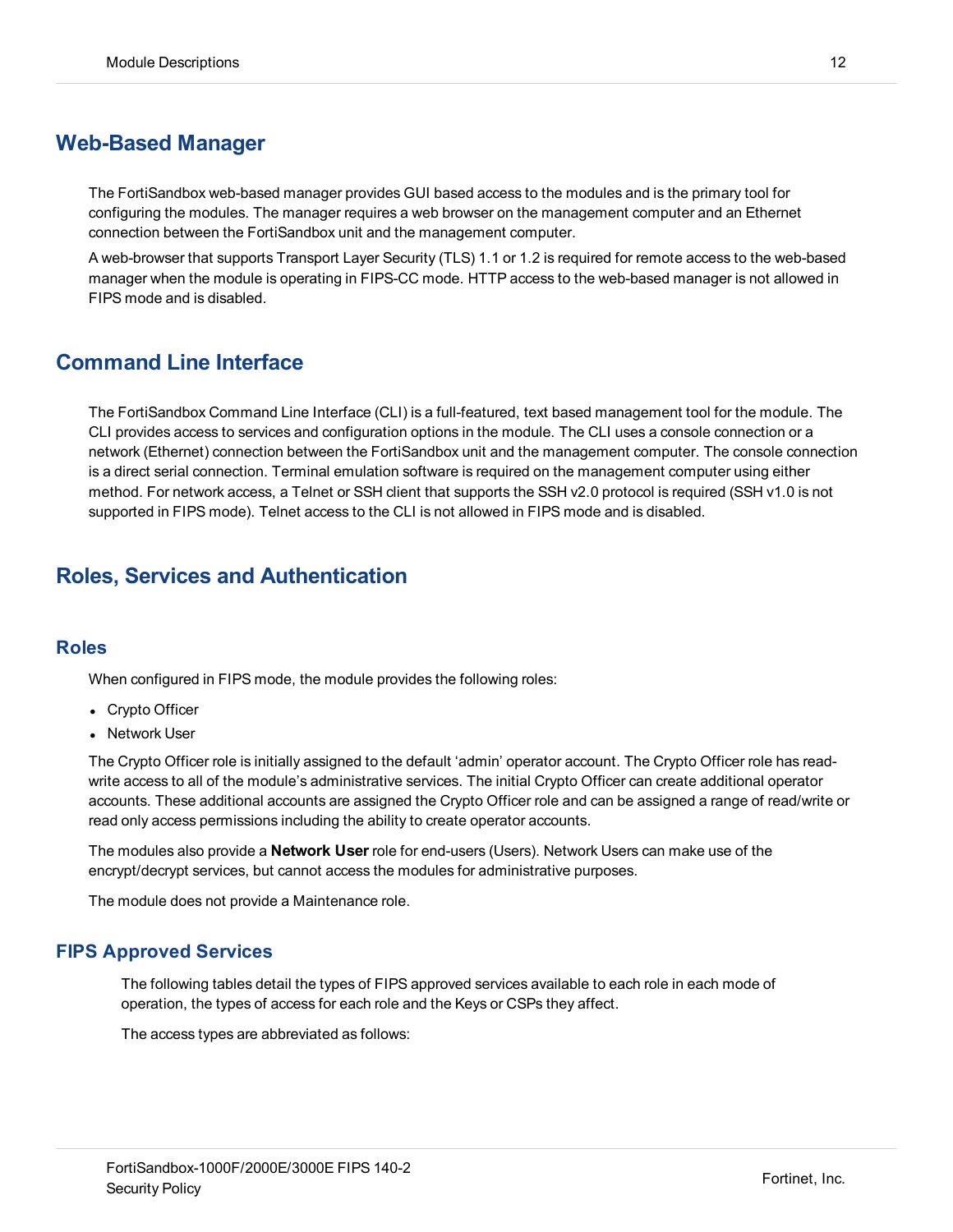| <b>Read Access</b>    | R |
|-----------------------|---|
| <b>Write Access</b>   | w |
| <b>Execute Access</b> | F |

#### **Table 8: Services available to Crypto Officers**

| <b>Service</b>                                           | <b>Access</b> | <b>Key/CSP</b>                                                                                                                                                                                                                                                                                              |
|----------------------------------------------------------|---------------|-------------------------------------------------------------------------------------------------------------------------------------------------------------------------------------------------------------------------------------------------------------------------------------------------------------|
| connect to module locally<br>using the console port      | <b>WE</b>     | N/A                                                                                                                                                                                                                                                                                                         |
| connect to module remotely<br>using TLS*                 | <b>WE</b>     | Diffie-Hellman Keys, EC Diffie<br>Hellman Keys, TLS Premaster<br>Secret, TLS Master Secret,<br>HTTPS/TLS Server/Host Key,<br><b>HTTPS/TLS Session</b><br>Authentication Key, and<br><b>HTTPS/TLS Session</b><br>Encryption Key, DRBG v and<br>key values, DRBG Output,<br>DRBG Seed, NDRNG Output<br>String |
| connect to module remotely<br>using SSH*                 | <b>WE</b>     | Diffie-Hellman Keys, SSH<br>Server/Host Key, SSH Session<br>Authentication Key, SSH<br>Session Encryption Key, DRBG<br>v and key values, DRBG<br>Output, DRBG Seed, NDRNG<br><b>Output String</b>                                                                                                           |
| authenticate to module                                   | <b>WF</b>     | Crypto Officer Password                                                                                                                                                                                                                                                                                     |
| show system status                                       | R             | N/A                                                                                                                                                                                                                                                                                                         |
| show FIPS mode<br>enabled/disabled<br>(console/CLI only) | R             | N/A                                                                                                                                                                                                                                                                                                         |
| enable FIPS mode of<br>operation (console only)          | WE.           | <b>Configuration Integrity Key</b>                                                                                                                                                                                                                                                                          |
| key zeroization                                          | W             | All Keys                                                                                                                                                                                                                                                                                                    |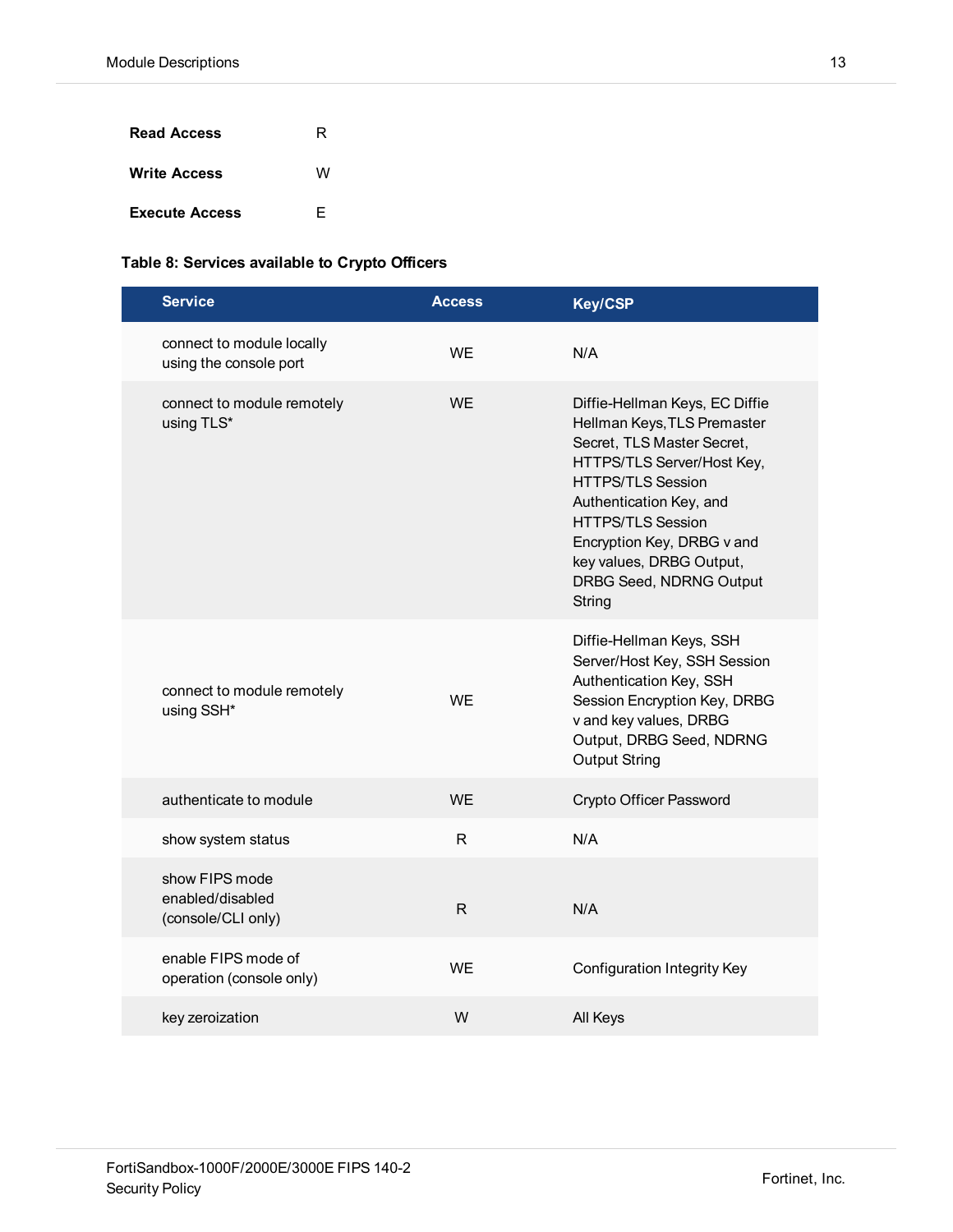| execute factory reset<br>(disable FIPS mode,<br>console/CLI only) | W          | N/A                                                                                                                                                                                                                                                                              |
|-------------------------------------------------------------------|------------|----------------------------------------------------------------------------------------------------------------------------------------------------------------------------------------------------------------------------------------------------------------------------------|
| execute FIPS on-demand<br>self-tests (console only)               | Е          | Configuration Integrity Key,<br>Firmware Integrity Key                                                                                                                                                                                                                           |
| add/delete crypto officers<br>and network users                   | <b>WE</b>  | Crypto Officer Password,<br><b>Network User Password</b>                                                                                                                                                                                                                         |
| set/reset crypto officers and<br>network user passwords           | <b>WE</b>  | Crypto Officer Password,<br><b>Network User Password</b>                                                                                                                                                                                                                         |
| backup/restore configuration<br>file                              | <b>RWE</b> | <b>Configuration Encryption Key</b>                                                                                                                                                                                                                                              |
| read/set/delete/modify<br>module configuration*                   | N/A        | N/A                                                                                                                                                                                                                                                                              |
| execute firmware update                                           | <b>WE</b>  | Firmware Update Key                                                                                                                                                                                                                                                              |
| read log data                                                     | N/A        | N/A                                                                                                                                                                                                                                                                              |
| delete log data (console/CLI<br>only)                             | N/A        | N/A                                                                                                                                                                                                                                                                              |
| execute system diagnostics<br>(console/CLI only)                  | N/A        | N/A                                                                                                                                                                                                                                                                              |
| log offloading to remote<br>FortiAnalyzer device*                 | Е          | OFTP Client Key, Diffie-<br>Hellman Keys, EC Diffie-<br>Hellman Keys, TLS Premaster<br>Secret, TLS Master Secret,<br><b>HTTPS/TLS Session Integrity</b><br>Key, HTTPS/TLS Session<br>Encryption Key, DRBG v and<br>key values, DRBG Output,<br>DRBG Seed, NDRNG Output<br>String |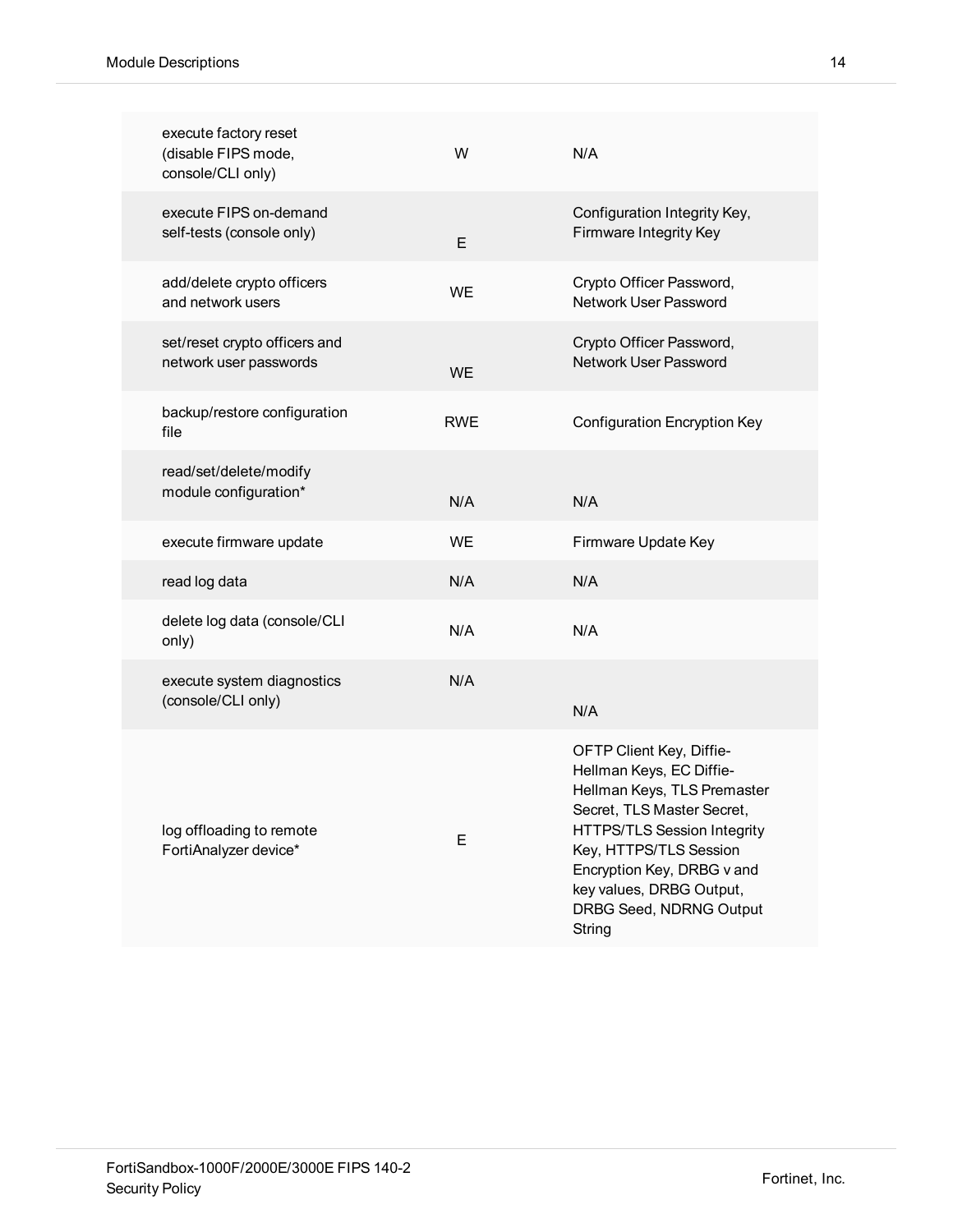#### **Table 9: Services available to Network Users in FIPS-CC mode**

| Service/CSP             | <b>Access</b> | <b>Key/CSP</b>                                                                                                                                                                                                                                              |
|-------------------------|---------------|-------------------------------------------------------------------------------------------------------------------------------------------------------------------------------------------------------------------------------------------------------------|
| authenticate to module* | WF.           | Network User Password, Diffie-Hellman<br>Keys, EC Diffie-Hellman Keys, HTTPS/TLS<br>Server/Host Key, HTTPS/TLS Session<br>Authentication Key, HTTPS/TLS Session<br>Encryption Key, DRBG v and key values,<br>DRBG Output, DRBG Seed, NDRNG Output<br>String |

#### <span id="page-14-0"></span>**Non-FIPS Approved Services**

The module also provides the following non-FIPS approved services:

- Configuration backups using password protection
- RADIUS authentication
- **Services marked with an asterisk (\*) in Tables 8 and 9 are considered non-approved when using the following algorithms:** 
	- Non-compliant-strength Diffie-Hellman

The above services shall not be used in the FIPS approved mode of operation.

#### <span id="page-14-1"></span>**Authentication**

The module implements identity based authentication. Operators must authenticate with a user-id and password combination to access the modules remotely or locally via the console. Remote operator authentication is done over HTTPS (TLS) or SSH. The password entry feedback mechanism does not provide information that could be used to guess or determine the authentication data.

By default, Network User access to the modules is based on firewall policy and authentication by IP address or fully qualified domain names. Network User authentication is done over HTTPS and does not allow access to the modules for administrative purposes.

Note that operator authentication over HTTPS/SSH and Network User authentication over HTTPS are subject to a limit of 3 failed authentication attempts in 1 minute; thus, the maximum number of attempts in one minute is 3. Therefore the probability of a success with multiple consecutive attempts in a one-minute period is 3 in 94^8 which is less than 1/100,000.

Operator authentication using the console is not subject to a failed authentication limit, but the number of authentication attempts per minute is limited by the bandwidth available over the serial connection which is a maximum of 115,200 bps which is 6,912,000 bits per minute. An 8 byte password would have 64 bits, so there would be no more than 108,000 passwords attempts per minute. Therefore the probability of success would be 1/(94^8/108,000) which is less than 1/100,000.

The minimum password length is 8 characters when in FIPS-CC mode (maximum password length is 32 characters). The password may contain any combination of upper- and lower-case letters, numbers, and printable symbols; allowing for 94 possible characters. The odds of guessing a password are 1 in 94^8 which is significantly lower than one in a million.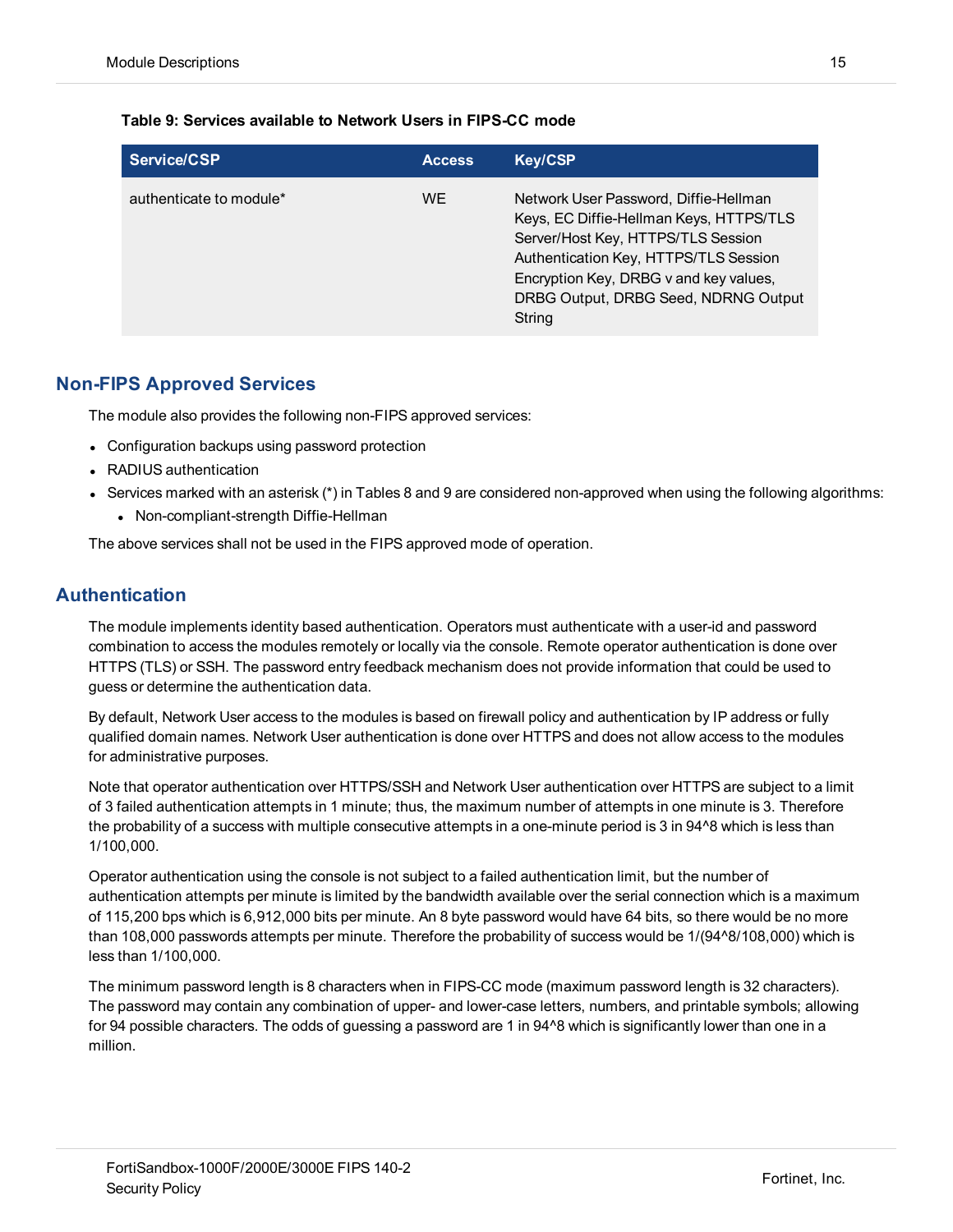# <span id="page-15-0"></span>**Physical Security**

The modules meet FIPS 140-2 Security Level 2 requirements by using production grade components and an opaque, sealed enclosure. Access to the enclosure is restricted through the use of tamper-evident seals to secure the overall enclosure. The tamper-evident seals shall be installed for the module to operate in a FIPS Approved mode of operation. All Networking devices need tamper-evident seals to meet the FIPS 140-2 Level 2 Physical Security requirements.

The seals are red wax/plastic with black lettering that reads "Fortinet Security Seal".

The tamper seals are not applied at the factory prior to shipping. It is the responsibility of the Crypto Officer to apply the seals before use to ensure full FIPS 140-2 compliance. Once the seals have been applied, the Crypto Officer must develop an inspection schedule to verify that the external enclosure of the modules and the tamper seals have not been damaged or tampered with in any way. Upon viewing any signs of tampering, the Crypto Officer must assume that the device has been fully compromised. The Crypto Officer is required to zeroize the cryptographic module by following the steps in the Key Zeroization section of the SP.

The Crypto Officer is responsible for securing and controlling any unused seals. The Crypto Officer is also responsible for the direct control and observation of any changes to the modules such as reconfigurations where the tamper-evident seals are removed or installed to ensure the security of the module is maintained during such changes and ensuring the module is returned to a FIPS approved state.

The surfaces should be cleaned with 99% Isopropyl alcohol to remove dirt and oil before applying the seals. Ensure the surface is completely clean and dry before applying the seals. If a seal needs to be re-applied, completely remove the old seal and clean the surface with an adhesive remover before following the instructions for applying a new seal.

Additional seals can be requested through your Fortinet sales contact. Reference the 'FIPS-SEAL-RED' SKU when ordering. Specify the number of seals required based on the specific model as described below:

- The FortiSandbox-1000F uses five seals to secure the external enclosure (see Figure 4,5,6).
- <sup>l</sup> The FortiSandbox-2000E uses five seals to secure the external enclosure (see Figure 7,8,9).
- <sup>l</sup> The FortiSandbox-3000E uses three seals to secure the external enclosure (see Figure 10,11,12).



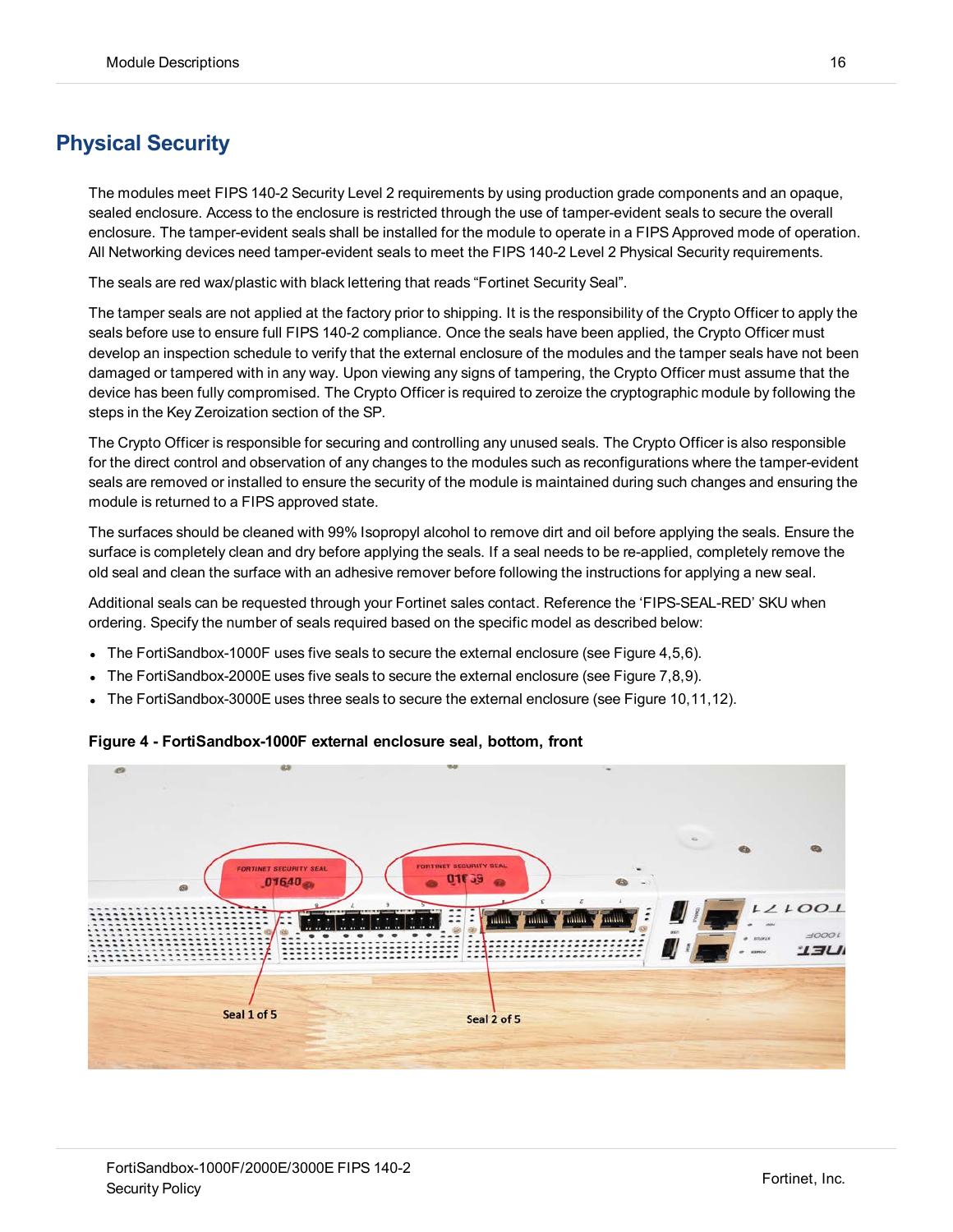

**Figure 5 - FortiSandbox-1000F external enclosure seal, top, rear side**

**Figure 6 - FortiSandbox-1000F external enclosure seal, top, rear back**

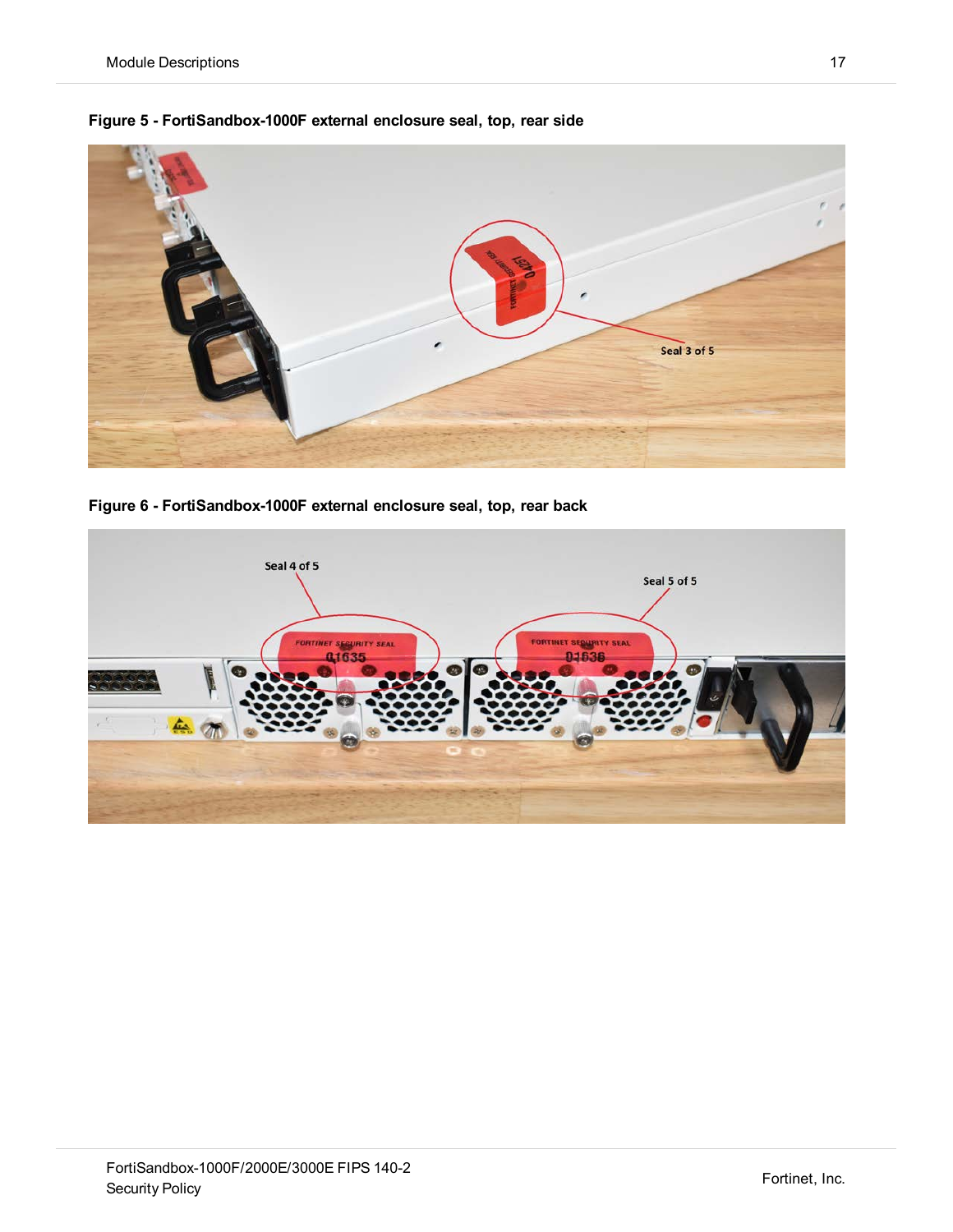



**Figure 8 - FortiSandbox-2000E external enclosure seal, top, rear back**

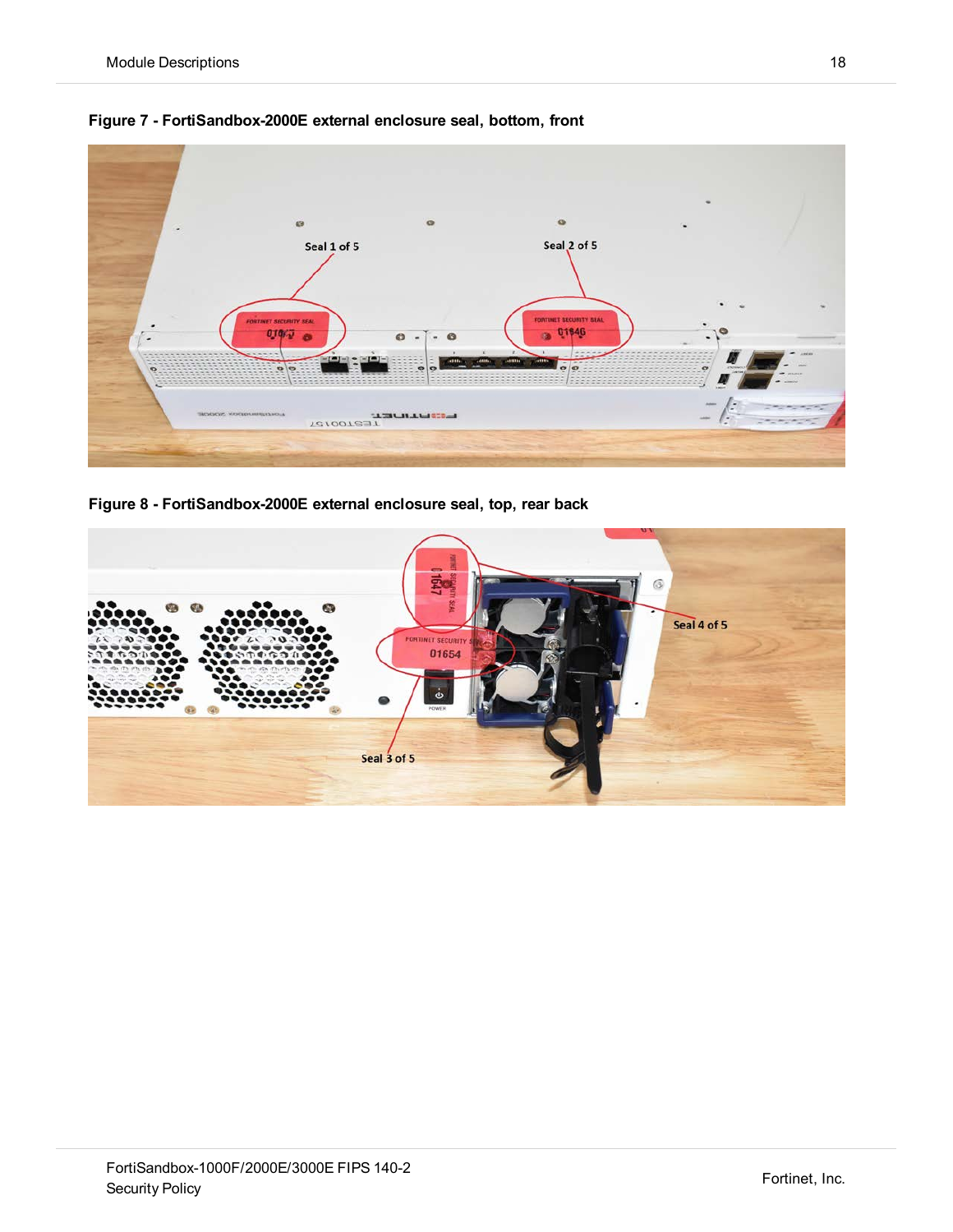

**Figure 9 - FortiSandbox-2000E external enclosure seal, front panel**

**Figure 10 - FortiSandbox-3000E external enclosure seal, top, left**

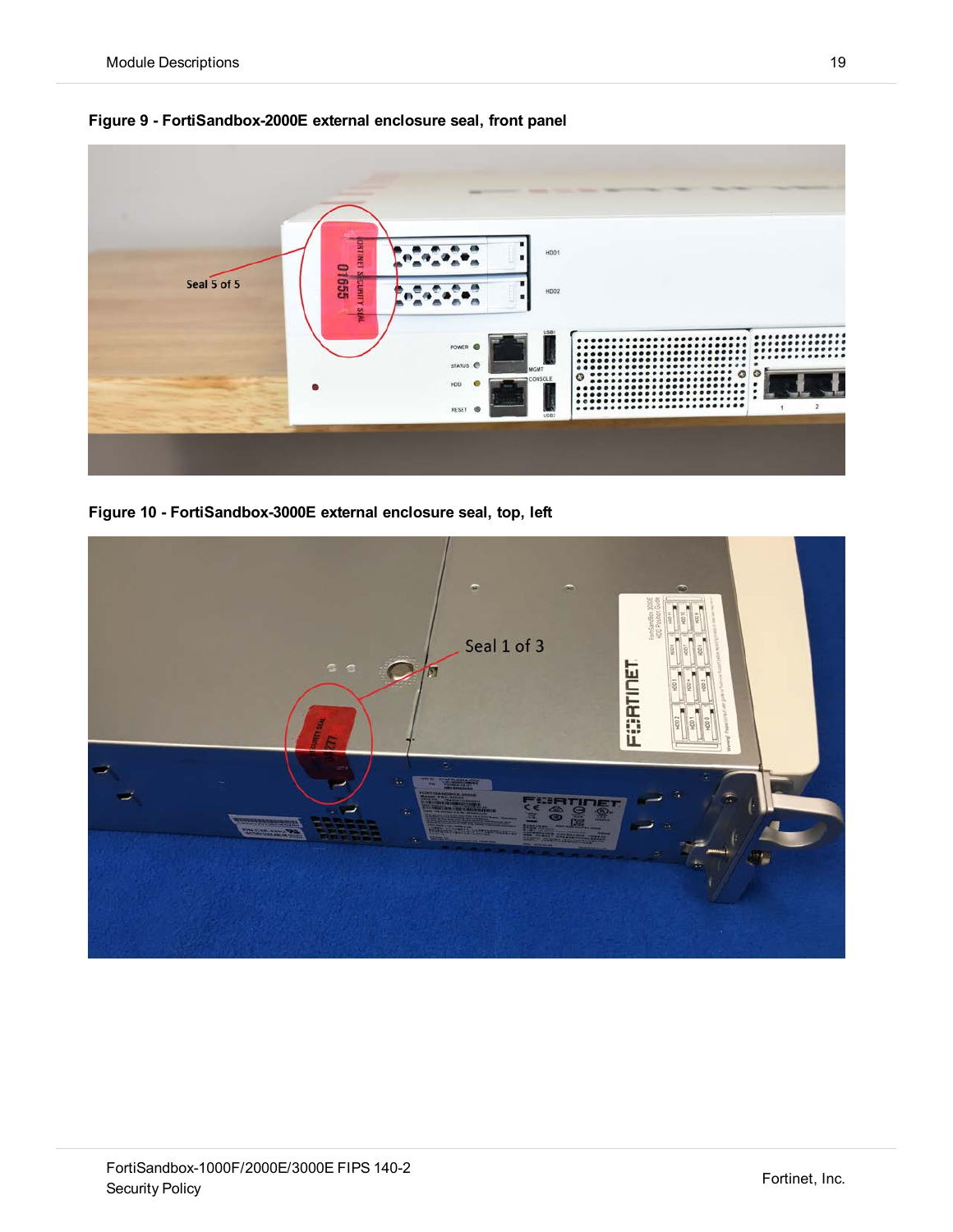

**Figure 11 - FortiSandbox-3000E external enclosure seal, top, front**

**Figure 12 - FortiSandbox-3000E external enclosure seal, top, right**



# <span id="page-19-0"></span>**Operational Environment**

The modules consist of the combination of the FortiSandbox operating system and the FortiSandbox appliances. The FortiSandbox operating system can only be installed, and run, on a FortiSandbox appliance. The FortiSandbox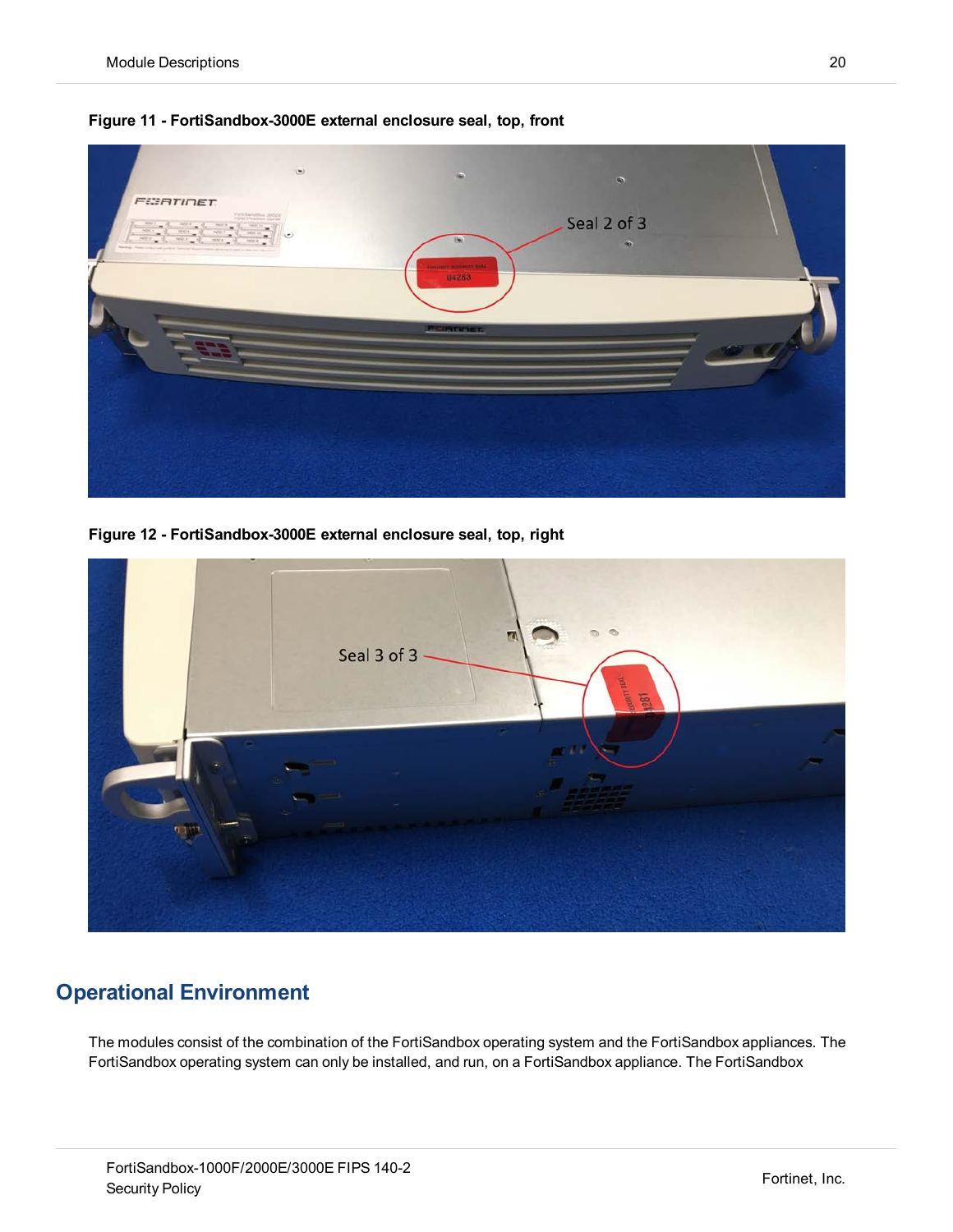operating system provides a proprietary and non-modifiable operating system.

## <span id="page-20-0"></span>**Cryptographic Key Management**

#### <span id="page-20-1"></span>**Random Number Generation**

The modules use a firmware based, deterministic random bit generator (DRBG) that conforms to NIST Special Publication 800-90A.

#### <span id="page-20-2"></span>**Entropy**

The modules use an entropy token (Araneus Alea II) to seed the DRBG during the modules' boot process and to periodically reseed the DRBG. The entropy token is not included in the boundary of the module and therefore no assurance can be made for the correct operation of the entropy token nor is there a guarantee of stated entropy.

#### **Entropy Strength**

The entropy loaded into the approved AES-256 bit DRBG is 256 bits. The entropy source is over-seeded and then an HMAC-SHA-256 post-conditioning component (as per section 6.4.2 of SP 800-90B) is applied.

#### **Reseed Period**

The RBG is seeded from the entropy token during the boot process and then reseeded periodically. The default reseed period is once every 24 hours (1440 minutes) and is configurable (1 to 1440 minutes). The entropy token must be installed to complete the boot process and to reseed the DRBG.

#### <span id="page-20-3"></span>**Key Zeroization**

The zeroization process must be performed under the direct control of the operator. The operator must be present to observe that the zeroization method has completed successfully.

All keys and CSPs are zeroized by erasing the module's boot device and HDD. To erase the boot device, execute the following command from the CLI:

factory-reset

Executing the following command will wipe all HDD's:

erase-all-disks

#### <span id="page-20-4"></span>**Algorithms**

#### **Table 10: FIPS approved algorithms**

| <b>Algorithm</b>                             | <b>NIST Certificate Number</b> |
|----------------------------------------------|--------------------------------|
| CTR DRBG (NIST SP 800-90A) with AES 256-bits | C <sub>1986</sub>              |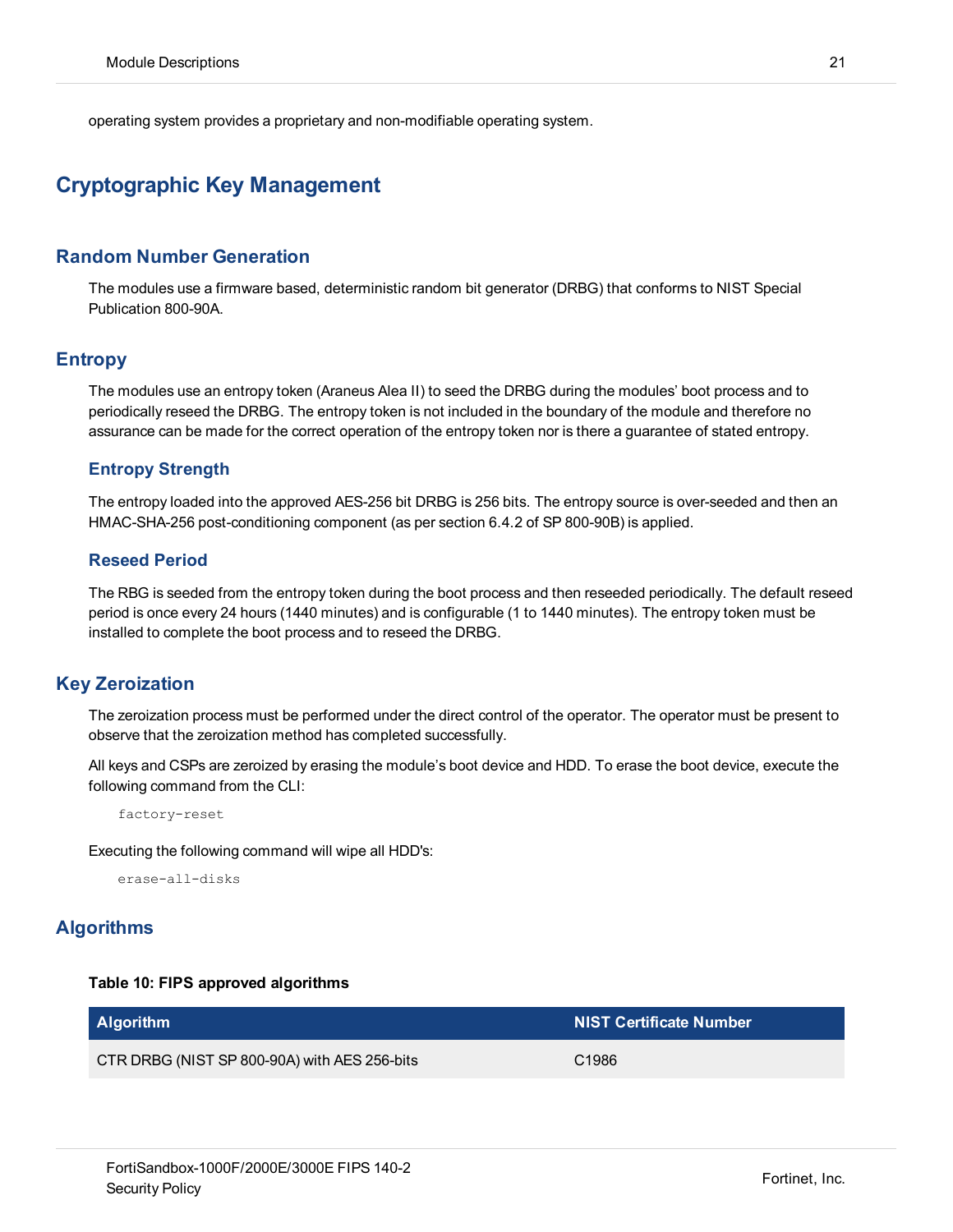| <b>Algorithm</b>                                                                                                  | <b>NIST Certificate Number</b> |
|-------------------------------------------------------------------------------------------------------------------|--------------------------------|
| AES in CBC mode (128, 256 bits)                                                                                   | C1909                          |
| AES in GCM mode (128, 256 bits)                                                                                   | C1988, C1989                   |
| SHA-1                                                                                                             | C1988, C1989                   |
| <b>SHA-256</b>                                                                                                    | C1988, C1989                   |
| <b>SHA-384</b>                                                                                                    | C1988, C1989                   |
| <b>SHA-512</b>                                                                                                    | C1988, C1989                   |
| <b>HMAC SHA-1</b>                                                                                                 | C1988, C1989                   |
| HMAC SHA-256                                                                                                      | C1988, C1989                   |
| HMAC SHA-384                                                                                                      | C1988, C1989                   |
| HMAC SHA-512                                                                                                      | C1988, C1989                   |
| RSA PKCS1.5<br>Signature Generation: 2048 and 3072 bit (186-4)                                                    | C1988                          |
| Signature Verification: 1024, 2048 and 3072 bit (186-4)                                                           |                                |
| For legacy use, the module supports 1024-bit RSA keys and<br>SHA-1 for signature verification                     |                                |
| CVL (SSH) - AES 128 bit, AES 256 bit -CBC (using SHA-1 and SHA-<br>256)                                           | C1988                          |
| CVL (TLS 1.0/1.1 and 1.2 (SHA-256 and SHA-384))                                                                   | C1988                          |
| CVL (KAS-FFC Component) - FB: SHA2-256   FC: SHA2-256                                                             | C1988, C1989                   |
| CVL (KAS-ECC Component) - EC: SHA2-256, Curve: P-256   ED:<br>SHA2-384, Curve: P-384   EE: SHA2-512, Curve: P-521 | C1988                          |

KTS (AES Cert. #C1909 and HMAC Cert. #C1988; key establishment methodology provides 128 or 256 bits of encryption strength); and

KTS (AES Cert. #C1988; key establishment methodology provides 128 or 256 bits of encryption strength)

\*(The former KTS utilizes AES-CBC with HMAC. The latter uses AES-GCM only.)

There are algorithms, modes, and keys that have been CAVS tested but are not available when the module is configured for FIPS compliant operation. Only the algorithms, modes/methods, and key lengths/curves/moduli shown in this table are supported by the module in the FIPS validated configuration.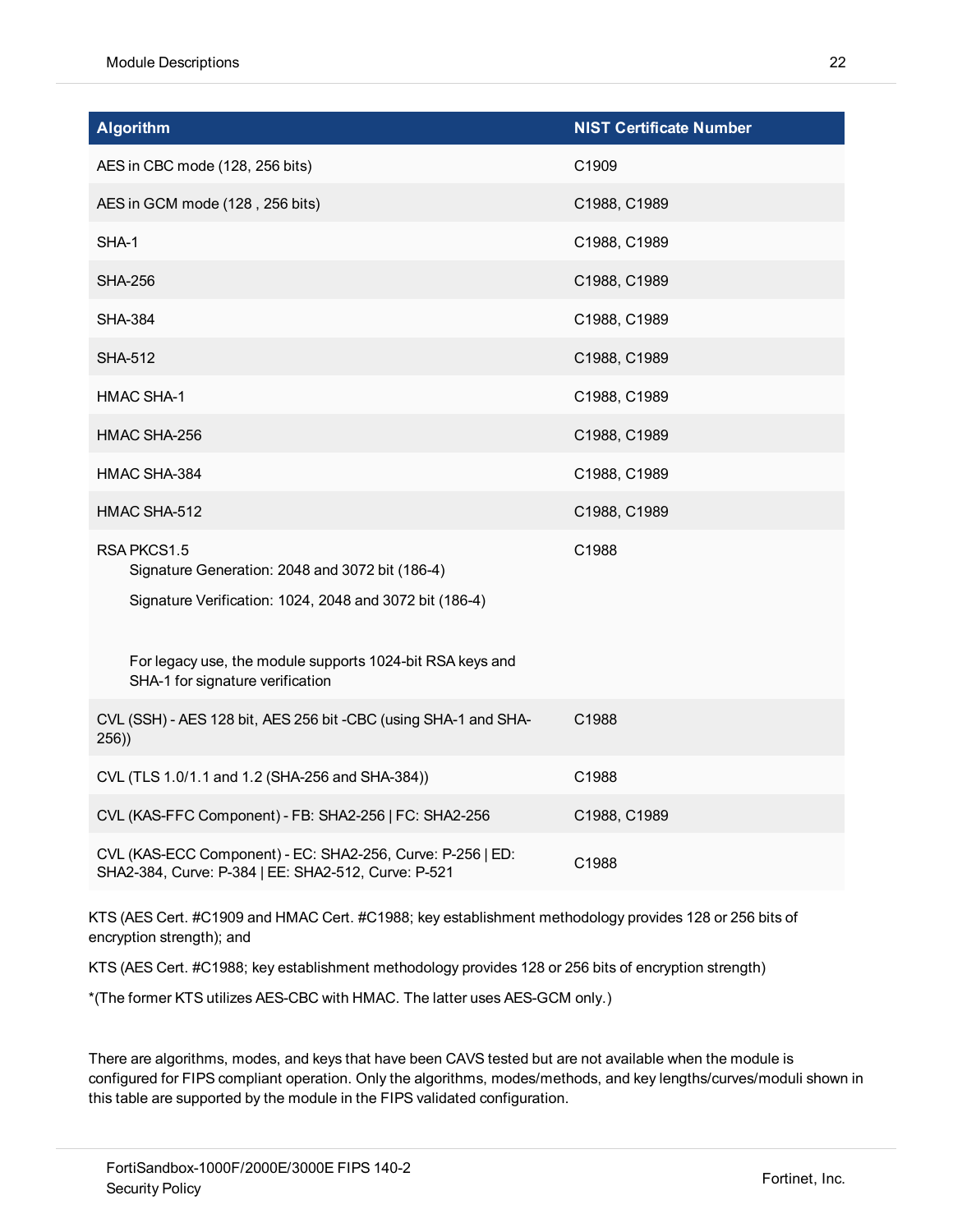#### **Table 11: FIPS allowed algorithms**

#### **Algorithm**

Diffie-Hellman (CVL Certs. #C1988, and #C1989, key agreement; key establishment methodology provides 112 bits of encryption strength)

EC Diffie-Hellman (CVL Cert. #C1988, key agreement; key establishment methodology provides 128 bits of encryption strength)

NDRNG (Araneus Alea II entropy token is not part of the validation)

#### **Table 12: Non-FIPS approved algorithms**

#### **Algorithm**

brainpoolP256r1, brainpoolP384r1, and brainpoolP512r1

4096-bit RSA signature generation is non-compliant.

SNMP (The SNMP KDF has not undergone CAVP testing in accordance with NIST SP 800-135, Rev1, and thus SNMP shall not be used in the Approved mode. Any use of SNMP will cause the module to operate in a non-Approved mode.)

Note that the SSH and TLS protocols, other than the KDF, have not been tested by the CMVP or CAVP as per FIPS 140- 2 Implementation Guidance D.11.

The module is compliant to IG A.5: GCM is used in the context of TLS only.

For TLS, the GCM implementation is used in a manner compliant with SP 800-52, and in accordance with RFC 5246 for TLS key establishment. The AES GCM IV generation is in compliance with RFC 5288 and shall only be used for the TLS protocol version 1.2. The cipher suites implemented in the module that utilize AES-GCM are consistent with those specified in Section 3.3.1.1.2 of [SP800-52, Rev2]. During operational testing, the module was tested against an independent version of TLS and found to behave correctly.

In case the module's power is lost and then restored, the key used for the AES GCM encryption or decryption shall be redistributed.

#### <span id="page-22-0"></span>**Cryptographic Keys and Critical Security Parameters**

The following table lists all of the cryptographic keys and critical security parameters used by the modules. The following definitions apply to the table.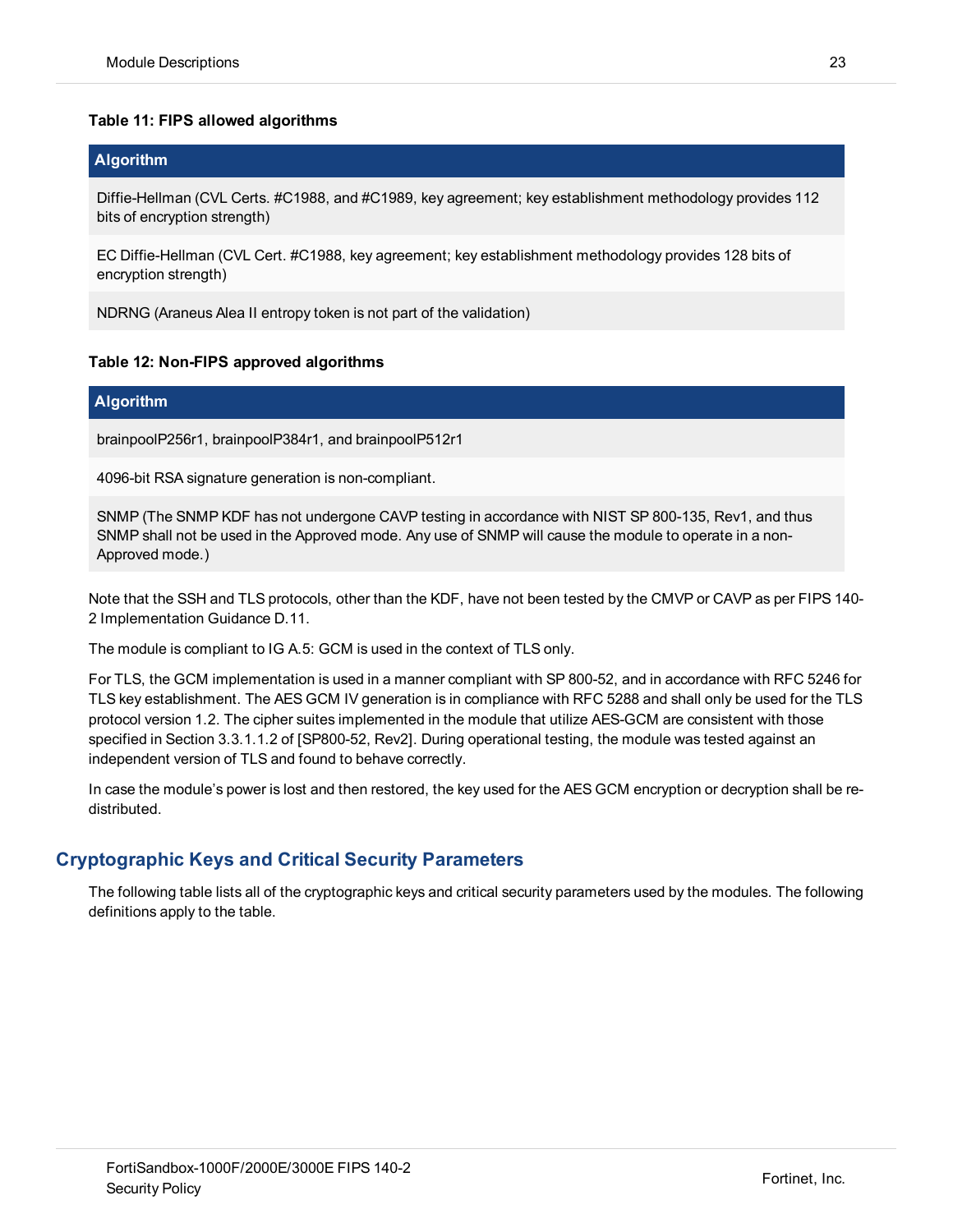| <b>Key or CSP</b>          | <b>Generation</b>                     | <b>Storage</b>                      | <b>Usage</b>                                                                                                                                                 | <b>Zeroization</b>                                  |
|----------------------------|---------------------------------------|-------------------------------------|--------------------------------------------------------------------------------------------------------------------------------------------------------------|-----------------------------------------------------|
| <b>NDRNG output string</b> | <b>NDRNG</b>                          | <b>HDD</b><br>Plain-text            | Input string for the<br>entropy pool                                                                                                                         | By factory-reset and<br>erase-all-disks<br>commands |
| DRBG seed                  | Internally<br>generated               | <b>SDRAM</b><br>Plain-text          | 256 bit seed used by<br>the DRBG (output<br>from NDRNG)                                                                                                      | By factory-reset and<br>erase-all-disks<br>commands |
| <b>DRBG</b> output         | Internally<br>generated               | <b>SDRAM</b><br>Plain-text          | Random numbers<br>used in<br>cryptographic<br>algorithms (256 bits)                                                                                          | By factory-reset and<br>erase-all-disks<br>commands |
| DRBG v and key values      | Internally<br>generated               | <b>SDRAM</b><br>Plain-text          | Internal state values<br>for the DRBG 128<br>and 256                                                                                                         | By factory-reset and<br>erase-all-disks<br>commands |
| Diffie-Hellman Keys        | Internally<br>generated<br>using DRBG | <b>SDRAM</b><br>Plain-text          | Key agreement and<br>key establishment<br>(Public key size of<br>2048 to 8192 bits<br>with Private key size<br>of 224 to 400 bits)                           | By factory-reset and<br>erase-all-disks<br>commands |
| EC Diffie-Hellman Keys     | Internally<br>generated<br>using DRBG | <b>SDRAM</b><br>Plain-text          | Key agreement and<br>key establishment<br>(key pairs on the<br>curves secp256r1,<br>secp384r1 and<br>secp521r1)                                              | By factory-reset and<br>erase-all-disks<br>commands |
| Firmware Update Key        | Preconfigured                         | <b>Boot</b><br>device<br>Plain-text | Verification of<br>firmware integrity<br>when updating to<br>new firmware<br>versions using RSA<br>public key (firmware<br>load test, 2048 bit<br>signature) | By factory-reset and<br>erase-all-disks<br>commands |

#### **Table 13: Cryptographic Keys and Critical Security Parameters used in FIPS-CC mode**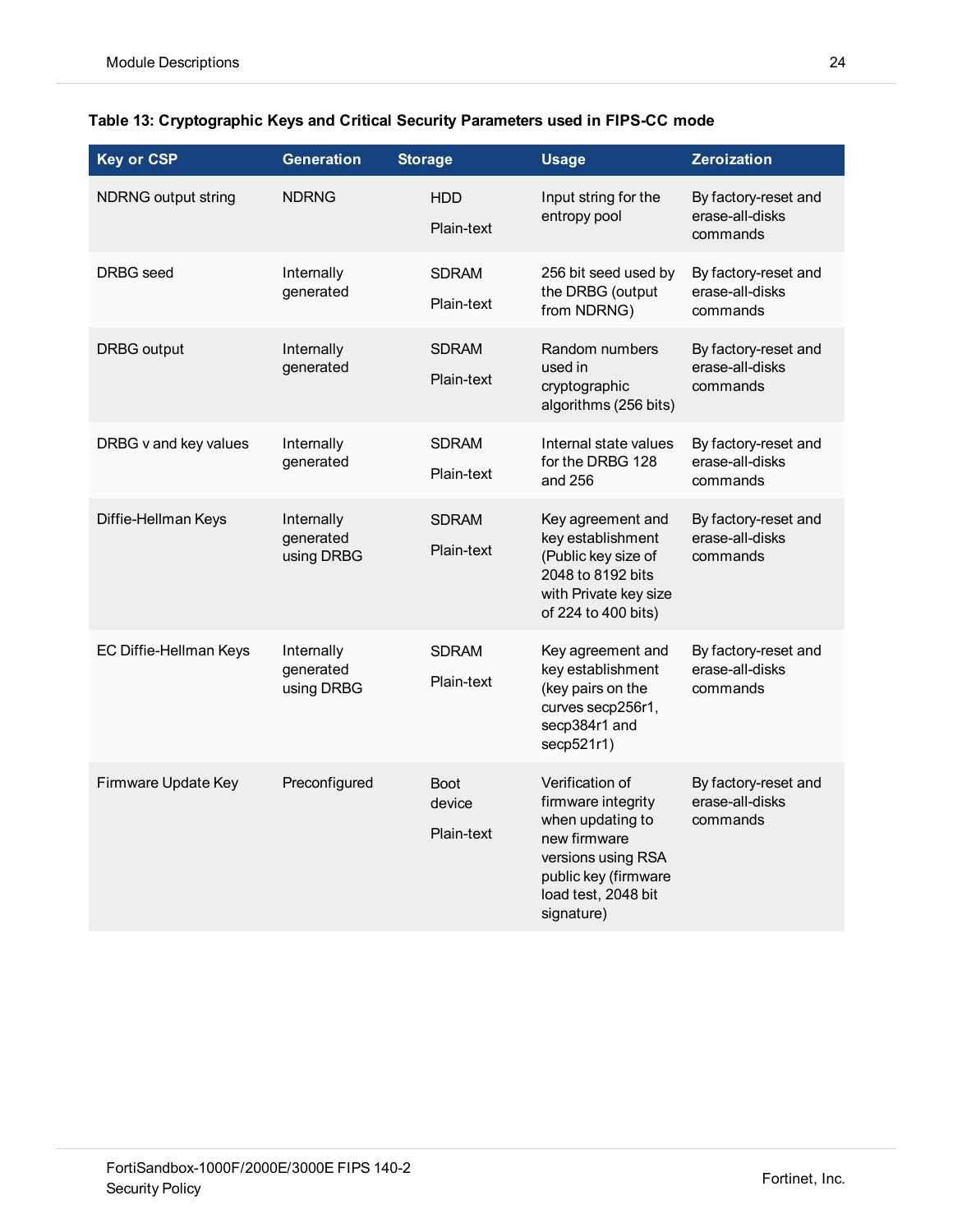| <b>Key or CSP</b>                                 | <b>Generation</b>                                              | <b>Storage</b>                                 | <b>Usage</b>                                                                                                                                              | <b>Zeroization</b>                                  |
|---------------------------------------------------|----------------------------------------------------------------|------------------------------------------------|-----------------------------------------------------------------------------------------------------------------------------------------------------------|-----------------------------------------------------|
| Firmware Integrity Key                            | Preconfigured                                                  | <b>Boot</b><br>device<br>Plain-text            | Verification of<br>firmware integrity in<br>the firmware<br>integrity test using<br>RSA public key<br>(firmware integrity<br>test, 2048 bit<br>signature) | By factory-reset and<br>erase-all-disks<br>commands |
| <b>TLS Premaster Secret</b>                       | Internally<br>generated via<br>DH or ECDH<br><b>KAS</b>        | <b>SDRAM</b><br>Plain-text                     | HTTPS/TLS keying<br>material                                                                                                                              | By factory-reset and<br>erase-all-disks<br>commands |
| <b>TLS Master Secret</b>                          | Internally<br>generated<br>from the TLS<br>Premaster<br>Secret | <b>SDRAM</b><br>Plain-text                     | 384 bit master key<br>used in the<br><b>HTTPS/TLS</b><br>protocols                                                                                        | By factory-reset and<br>erase-all-disks<br>commands |
| <b>HTTPS/TLS Server/Host</b><br>Key               | Preconfigured                                                  | <b>Boot</b><br>device<br>and HDD<br>Plain-text | RSA private key<br>used in the<br><b>HTTPS/TLS</b><br>protocols (key<br>establishment, 2048<br>or 3072 bit)                                               | By factory-reset and<br>erase-all-disks<br>commands |
| <b>HTTPS/TLS Session</b><br>Authentication Key    | Internally<br>generated<br>using DRBG                          | <b>SDRAM</b><br>Plain-text                     | HMAC SHA-1, -256<br>or -384 key used for<br>HTTPS/TLS session<br>authentication                                                                           | By factory-reset and<br>erase-all-disks<br>commands |
| <b>HTTPS/TLS Session</b><br><b>Integrity Key</b>  | Internally<br>generated<br>using DRBG                          | <b>SDRAM</b><br><b>HDD</b><br>Plain-text       | HMAC SHA-1, -256<br>or -384 key used for<br>HTTPS/TLS session<br>integrity                                                                                | By factory-reset and<br>erase-all-disks<br>commands |
| <b>HTTPS/TLS Session</b><br><b>Encryption Key</b> | Internally<br>generated via<br>DH or ECDH<br><b>KAS</b>        | <b>SDRAM</b><br><b>HDD</b><br>Plain-text       | AES (128, 256 bit)<br>key used for<br>HTTPS/TLS session<br>encryption                                                                                     | By factory-reset and<br>erase-all-disks<br>commands |
| SSH Server/Host Key                               | Preconfigured                                                  | <b>Boot</b><br>device<br>Plain-text            | RSA private key<br>used in the SSH<br>protocol (key<br>establishment, 2048<br>or 3072 bit)                                                                | By factory-reset and<br>erase-all-disks<br>commands |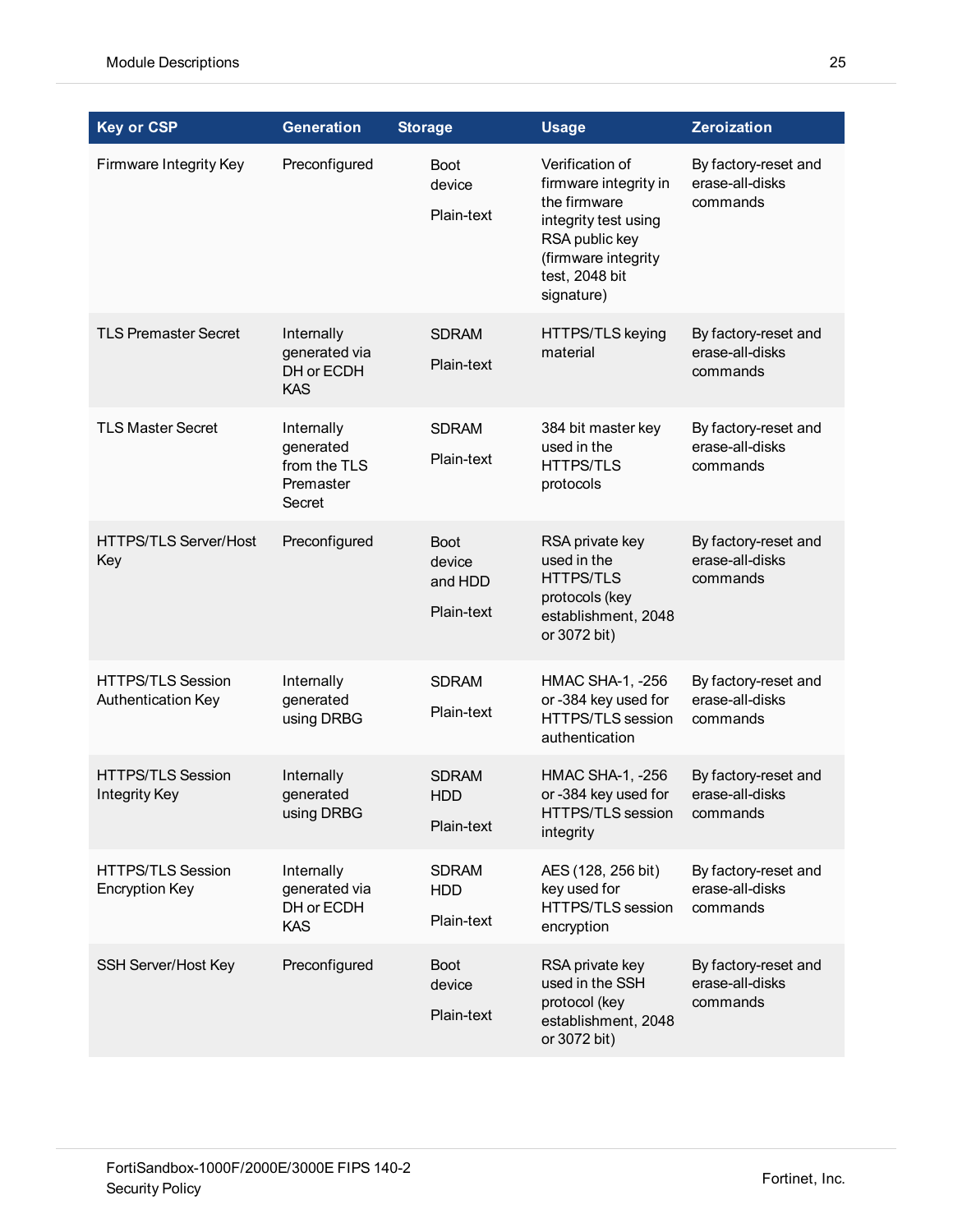| <b>Key or CSP</b>                        | <b>Generation</b>                           | <b>Storage</b>                                    | <b>Usage</b>                                                                                      | <b>Zeroization</b>                                  |
|------------------------------------------|---------------------------------------------|---------------------------------------------------|---------------------------------------------------------------------------------------------------|-----------------------------------------------------|
| <b>SSH Session</b><br>Authentication Key | Internally<br>generated<br>using DRBG       | <b>SDRAM</b><br>HDD<br>Plain-text                 | HMAC SHA-1 or<br>HMAC SHA-256 key<br>used for SSH<br>session<br>authentication                    | By factory-reset and<br>erase-all-disks<br>commands |
| <b>SSH Session Encryption</b><br>Key     | Generated<br>using DH or<br><b>ECDH KAS</b> | <b>SDRAM</b><br><b>HDD</b><br>Plain-text          | AES (128, 256 bit)<br>key used for SSH<br>session encryption                                      | By factory-reset and<br>erase-all-disks<br>commands |
| Crypto Officer Password                  | Electronic key<br>entry                     | <b>Boot</b><br>device<br>SHA-1<br>hash            | Used to<br>authenticate<br>operator access to<br>the module                                       | By factory-reset and<br>erase-all-disks<br>commands |
| <b>Configuration Integrity</b><br>Key    | Preconfigured                               | <b>Boot</b><br>device<br>Plain-text               | HMAC SHA-256<br>hash used for<br>configuration<br>integrity test                                  | By factory-reset and<br>erase-all-disks<br>commands |
| <b>Configuration Encryption</b><br>Key   | Preconfigured                               | <b>Boot</b><br>device<br>Plain-text               | AES 256 bit key<br>used to encrypt<br>configuration<br>backup                                     | By factory-reset and<br>erase-all-disks<br>commands |
| Network User Password                    | Electronic key<br>entry                     | <b>Boot</b><br>device<br>SHA-1<br>hash            | Used to<br>authenticate<br>network access to<br>the module                                        | By factory-reset and<br>erase-all-disks<br>commands |
| <b>OFTP Client Key</b>                   | Externally<br>generated                     | <b>Boot</b><br>device<br><b>HDD</b><br>Plain-text | RSA private key<br>used in the<br>OFTP/TLS protocol<br>(key establishment,<br>2048 bit signature) | By factory-reset and<br>erase-all-disks<br>commands |

# 、I,

The Generation column lists all of the keys/CSPs and their entry/generation methods. Manual entered keys are entered by the operator electronically (as defined by FIPS) using the console or a management computer. Pre-configured keys are set as part of the firmware (hardcoded) and are not operator modifiable.

## <span id="page-25-0"></span>**Restrictions on TLS Cipher Suites**

The browser used to access the administrative interface over HTTPS must be configured to disallow the use of TLS cipher suites and server signatures that utilize security functions that are not approved or not allowed.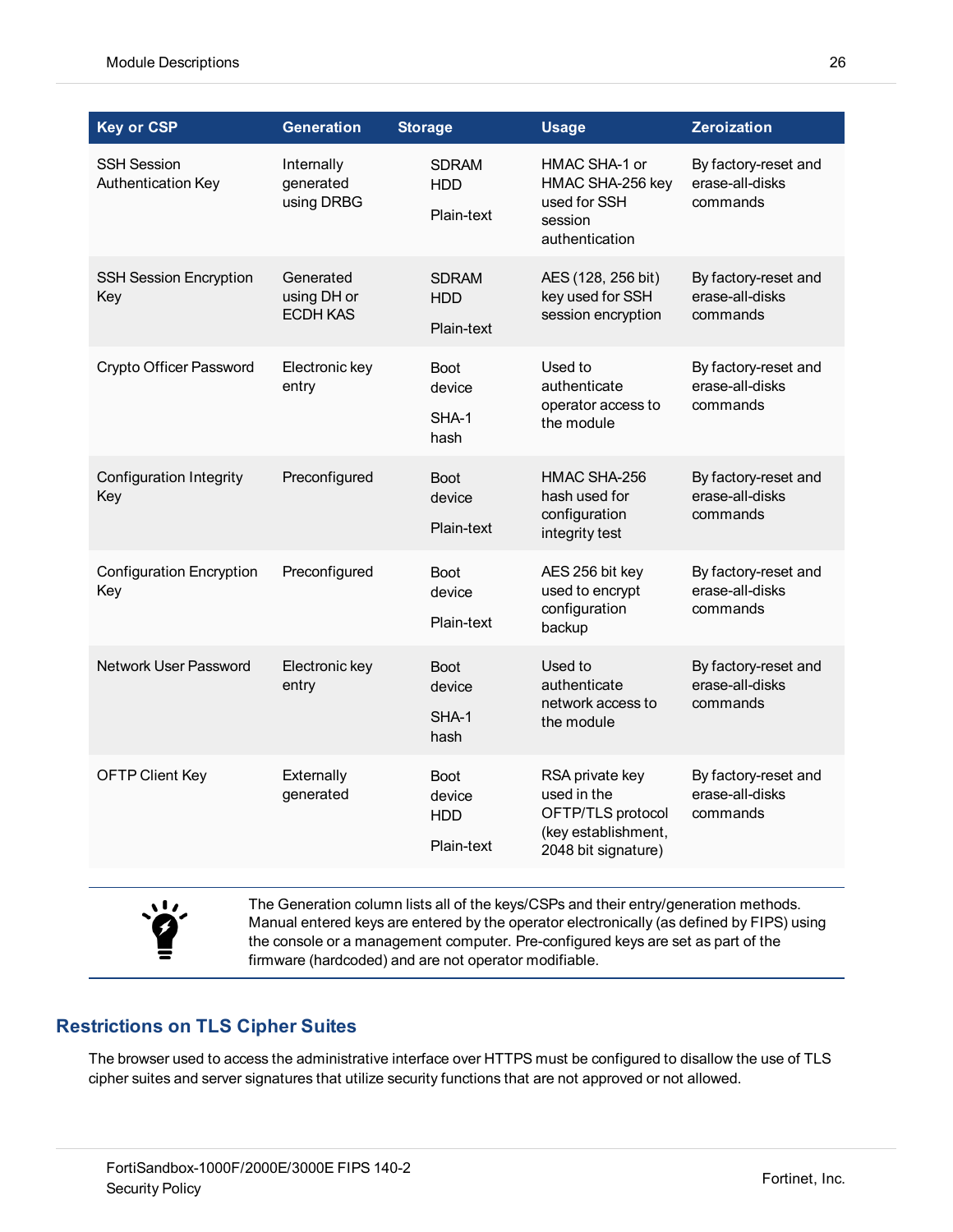For example, Mozilla Firefox 82.0.2 can be configured by entering "about:config" in the URL window and selecting the security.ssl parameters.

The TLS cipher specifications that are disallowed are:

<sup>l</sup> Server signature algorithms other than rsa\_pkcs1\_sha256, ecdsa\_secp256r1\_sha256, rsa\_pkcs1\_sha384, ecdsa\_secp384r1\_sha384, rsa\_pkcs1\_sha512, ecdsa\_secp521r1\_sha512

# <span id="page-26-0"></span>**Key Archiving**

The module supports key archiving to a management computer as part of the module configuration file backup. Operator entered keys are archived as part of the module configuration file. The configuration file is stored AES encrypted using the Configuration Encryption Key.

# <span id="page-26-1"></span>**Mitigation of Other Attacks**

The module does not mitigate against any other attacks.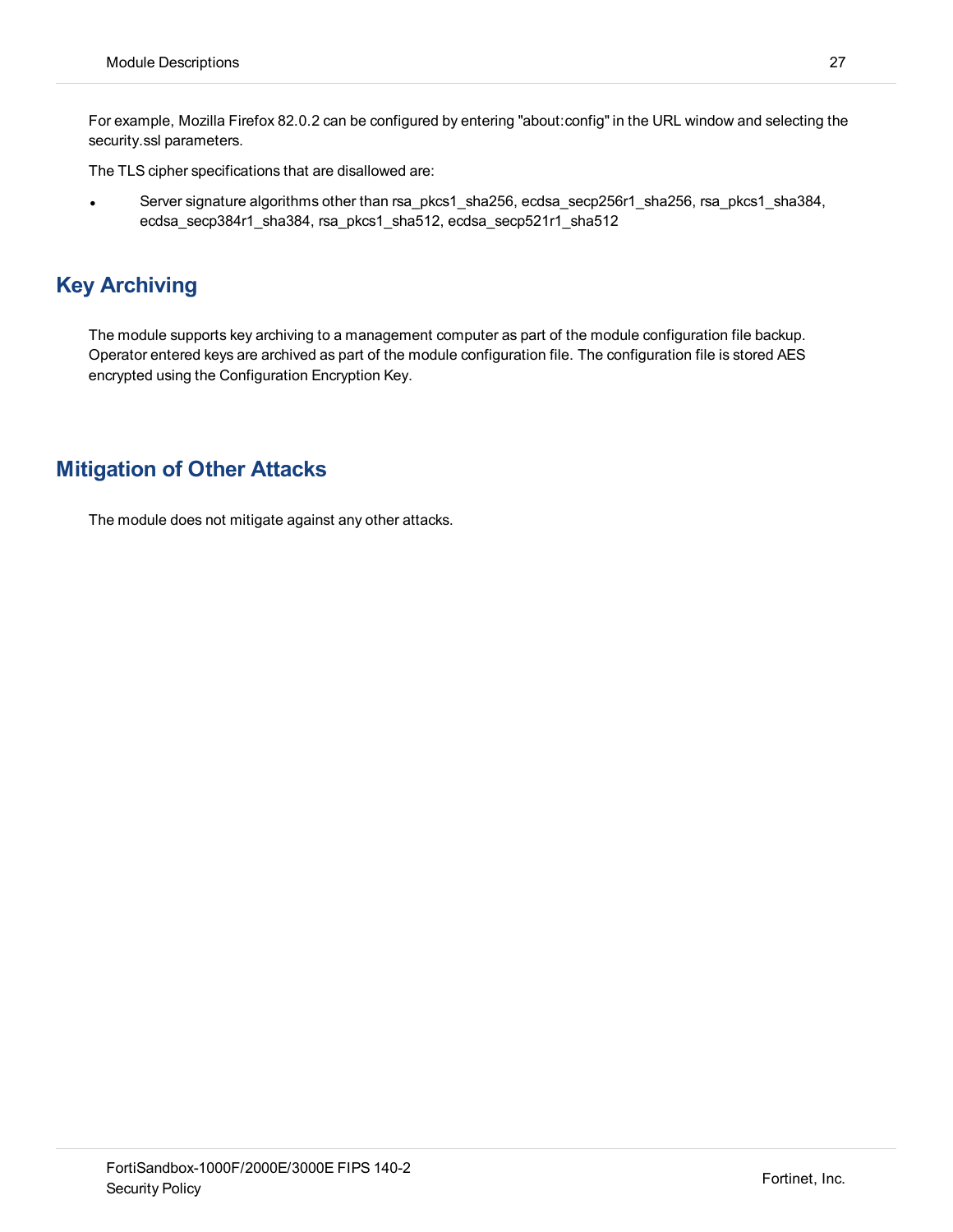# <span id="page-27-0"></span>Electromagnetic Interference/Electromagnetic Compatibility (EMI/EMC)

The modules comply with EMI/EMC requirements for Class A devices as specified by Part 15, Subpart B, of the FCC rules. The following table lists the specific lab and report information for the modules.

#### **FCC Report Information**

| <b>Module</b>    | <b>Lab Information</b>                                                                   | <b>FCC Report Number</b> |
|------------------|------------------------------------------------------------------------------------------|--------------------------|
| <b>FSA-1000F</b> | BTL Inc.<br>No. 18, Ln. 171, Sec. 2, Jiuzong Rd., Neihu Dist.<br>Taipei City 114, Taiwan | BTL-FCCE-1-1804T103A     |
| <b>FSA-2000E</b> | BTL Inc.<br>B1, No.37, Lane 365, Yang Guang St., Nei-Hu Dist.<br>Taipei City 114, Taiwan | BTL-FCCF-1-1706035       |
| <b>FSA-3000E</b> | Bay Area Compliance Laboratories Corp.<br>1274 Anvilwood Ave.<br>Sunnyvale, CA 94086     | R <sub>1801177-15</sub>  |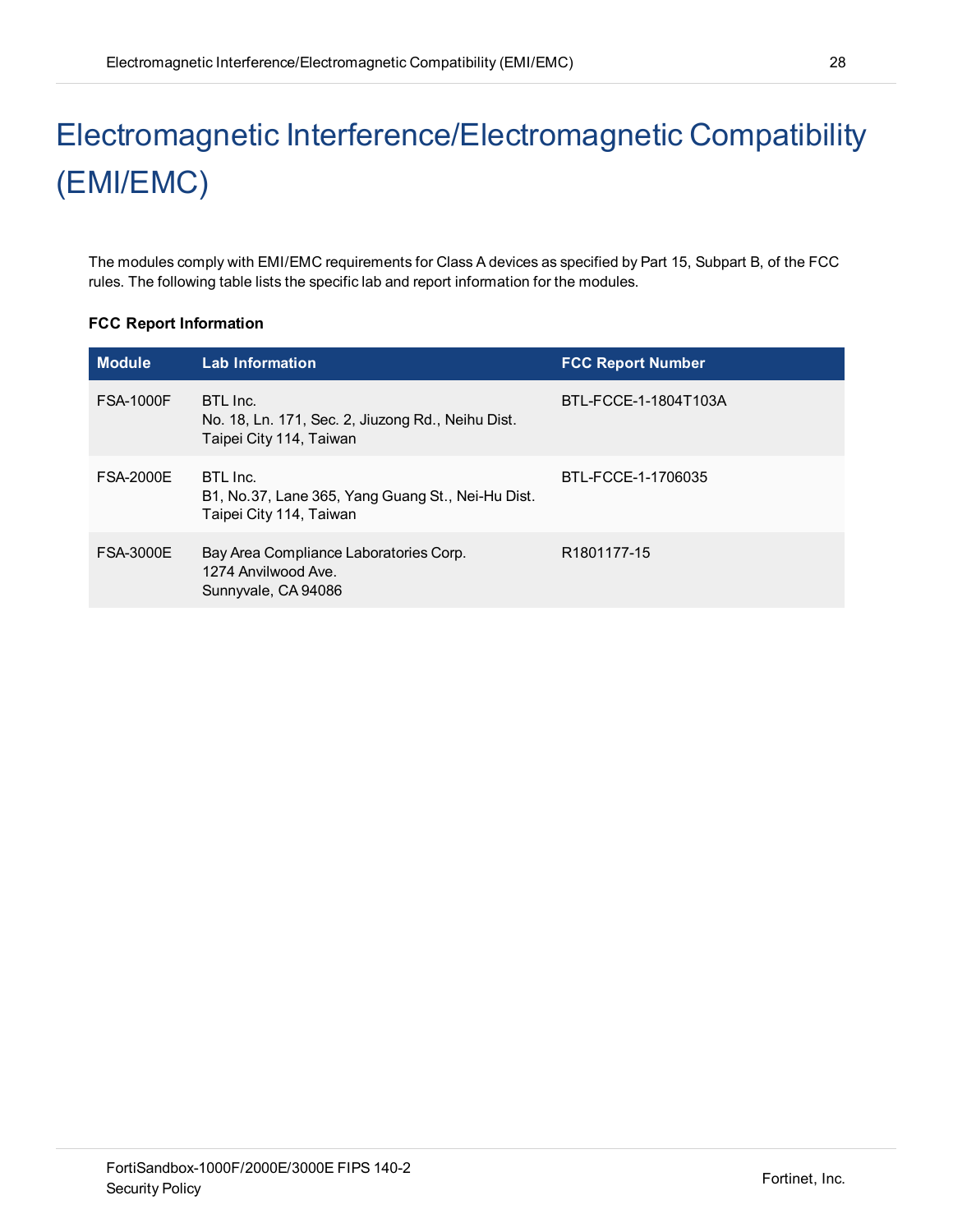# <span id="page-28-0"></span>FIPS 140-2 Compliant Operation

The Fortinet hardware is shipped in a non-FIPS 140-2 compliant configuration. The following steps must be performed to put the module into a FIPS compliant configuration:

- 1. Download the model specific FIPS validated firmware image and checksum from the Fortinet Support site at <https://support.fortinet.com/>
- 2. Use a hashing utility on the downloaded firmware image to compare and verify the output against the result from the checksum listing.
- 3. Install the FIPS validated firmware image from a TFTP server using the BIOS boot menu. To access the BIOS boot menu, use the console connection and press any key when the "Press any key to display the configuration menu" option is displayed during the boot process. Then select "[G]: Get firmware image from TFTP server" and follow the instructions to complete the installation of the firmware image.
- 4. Install the entropy token (Araneus Alea II, available at https://www.araneus.fi/products/alea2/en)
- 5. Enable the FIPS-CC mode of operation as per the "Enabling FIPS-CC Mode" section.

In addition, FIPS 140-2 compliant operation requires both that you use the module in its FIPS-CC mode of operation and that you follow secure procedures for installation and operation of the FortiSandbox unit. You must ensure that:

- The FortiSandbox unit is configured in the FIPS-CC mode of operation.
- The FortiSandbox unit is installed in a secure physical location.
- <sup>l</sup> Physical access to the FortiSandbox unit is restricted to authorized operators.
- The entropy token is enabled.
- The entropy token remains in the USB port during operation.
- Administrative passwords are at least 8 characters long.
- Administrative passwords are changed regularly.
- Administrator account passwords must have the following characteristics:
	- One (or more) of the characters must be capitalized
	- One (or more) of the characters must be numeric
	- One (or more) of the characters must be non alpha-numeric (e.g. punctuation mark)
- Administration of the module is permitted using only validated administrative methods. These are:
	- Console connection
	- Web-based manager via HTTPS
	- Command line interface (CLI) access via SSH
- Diffie-Hellman groups of less than 2048 bits are not used.
- Client side RSA certificates must use 2048 bit or greater key sizes.
- Only approved and allowed algorithms are used.

Once the FIPS validated firmware has been installed and the module properly configured in the FIPS-CC mode of operation, the module is running in a FIPS compliant configuration. It is the responsibility of the CO to ensure the module only uses approved algorithms and services to maintain the module in a FIPS-CC Approved mode of operation. Using any of the non-approved algorithms and services switches the module to a non-FIPS mode of operation. Prior to switching between modes the CO should ensure all keys and CSPs are zeroized to prevent sharing of keys and CSPs between the FIPS Approved and non-FIPS mode of operation.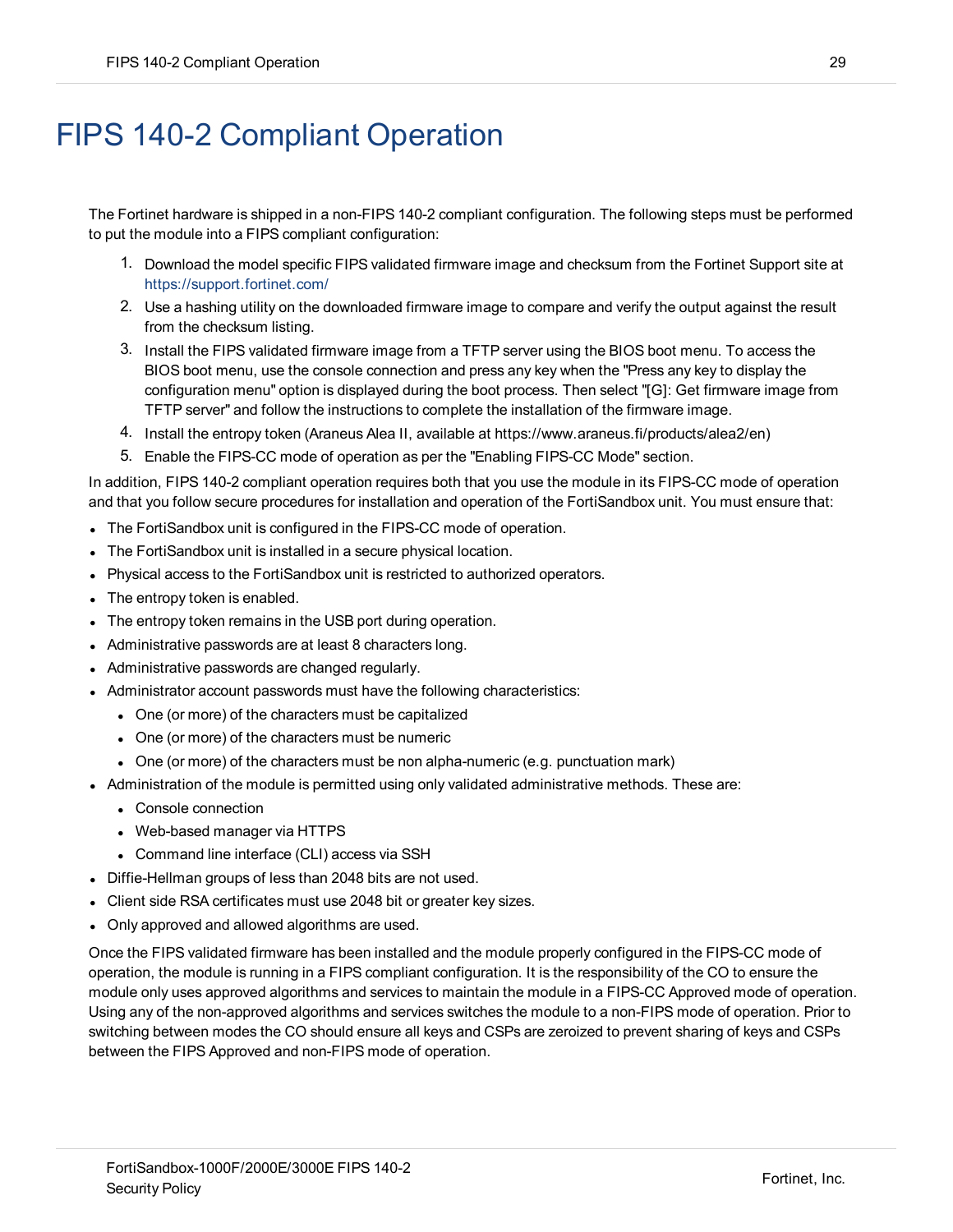# <span id="page-29-0"></span>**Enabling FIPS-CC mode**

To enable the FIPS 140-2 compliant mode of operation, the operator must insert the entropy token in the USB port and execute the following command from the Local Console:

```
fips-conf -e -tenable
end
```
The Operator is required to supply a password for the admin account which will be assigned to the Crypto Officer role.

The supplied password must be at least 8 characters long and correctly verified before the system will restart in FIPS-CC mode.

Upon restart, the module will execute self-tests to ensure the correct initialization of the module's cryptographic functions.

After restarting, the Crypto Officer can confirm that the module is running in FIPS-CC mode by executing the following command from the CLI:

```
fips-conf -l
```
If the module is running in FIPS-CC mode, the system status output will display the line:

```
FIPS mode is enabled.
Entropy Token is enabled.
Entropy Token reseed interval: 1440
```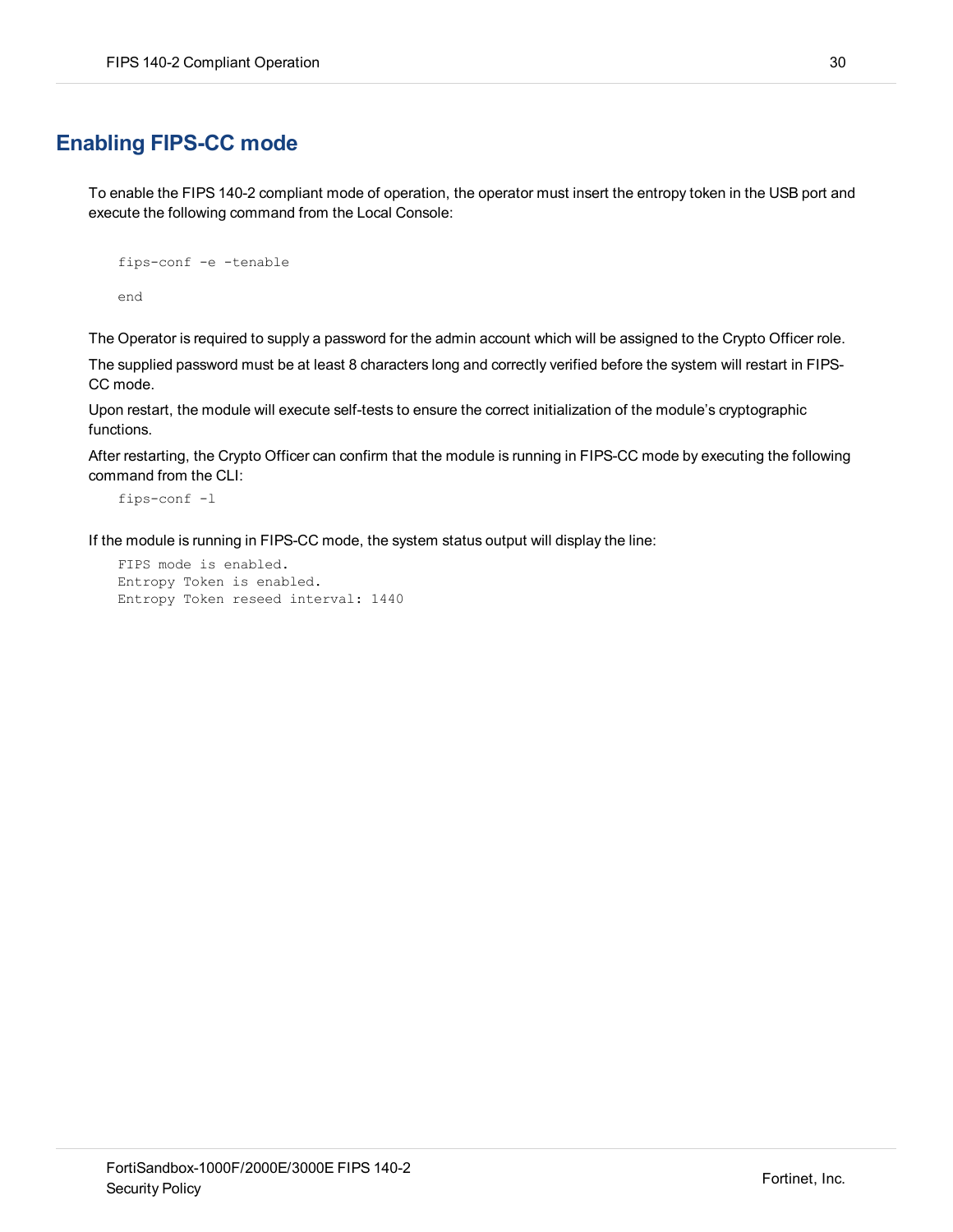# <span id="page-30-0"></span>Self-Tests

## <span id="page-30-1"></span>**Startup and Initialization Self-tests**

The module executes the following self-tests during startup and initialization:

- Firmware integrity test using RSA 2048-bit signatures
- AES, CBC mode, encrypt known answer test
- AES, CBC mode, decrypt known answer test
- AES, GCM mode, encrypt known answer test
- AES, GCM mode, decrypt known answer test
- HMAC SHA-1 known answer test
- SHA-1 known answer test (tested as part of HMAC SHA-1 known answer test)
- HMAC SHA-256 known answer test
- SHA-256 known answer test (tested as part of HMAC SHA-256 known answer test)
- HMAC SHA-384 known answer test
- SHA-384 known answer test (tested as part of HMAC SHA-384 known answer test)
- HMAC SHA-512 known answer test
- SHA-512 known answer test (tested as part of HMAC SHA-512 known answer test)
- Configuration integrity test
- ECDHE test (Primitive-Z)
- DHE test (Primitive-Z)
- RSA 2048-bit signature generation known answer test
- RSA 2048-bit signature verification known answer test
- DRBG known answer test

The results of the startup self-tests are displayed on the console during the startup process.

The startup self-tests can also be initiated on demand using the CLI command **fips-kats -tall**(to initiate all selftests) or **fips-kats -t<test>** (to initiate a specific self-test).

When the self-tests are run, each implementation of an algorithm is tested - i.e. when the AES self-test is run, all AES implementations are tested.

### <span id="page-30-2"></span>**Conditional Self-tests**

The module executes the following conditional tests when the related service is invoked:

- Continuous NDRNG test
- Continuous DRBG test
- Firmware load test using RSA signatures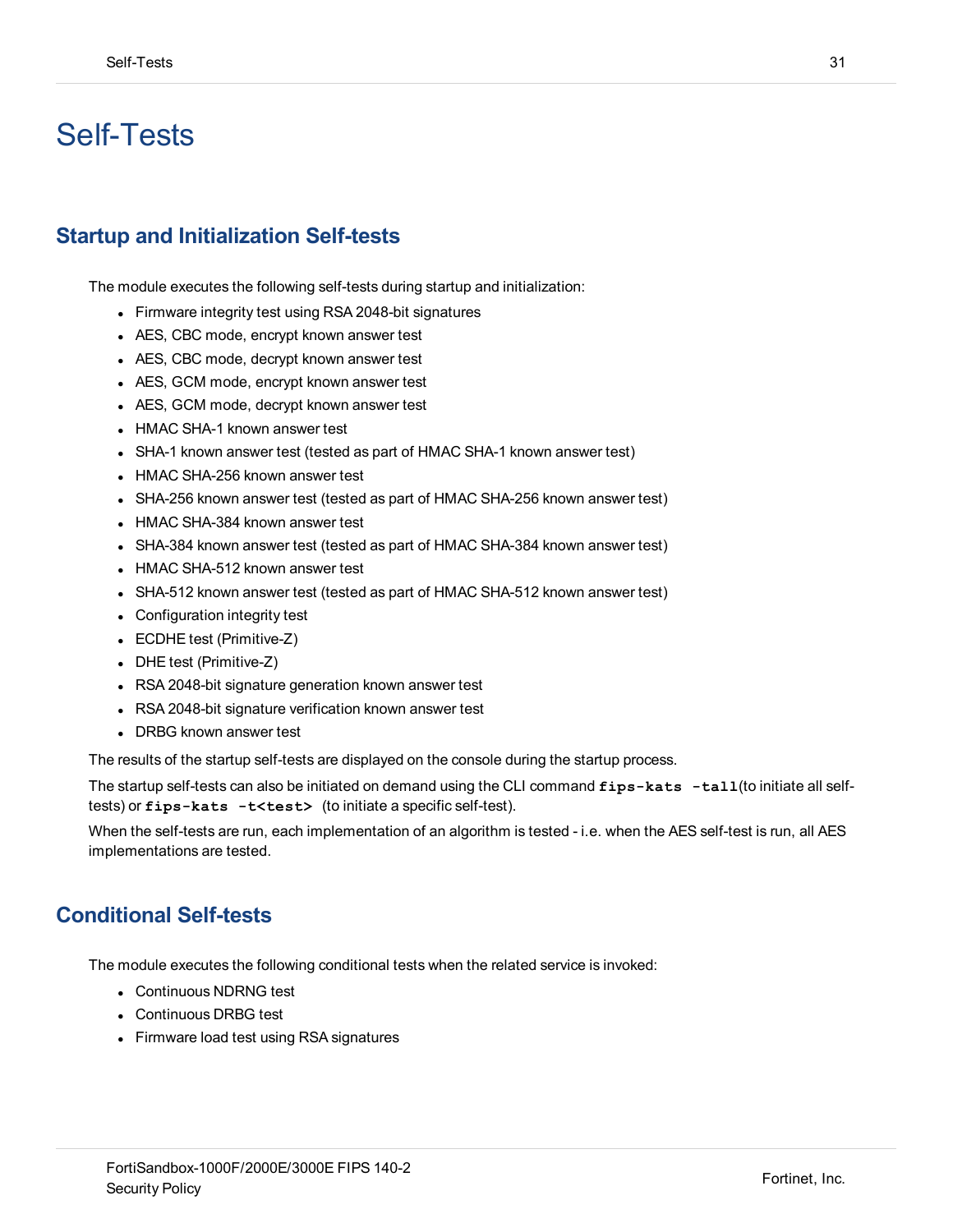# <span id="page-31-0"></span>**Critical Function Self-tests**

The module also performs the following critical function self-tests applicable to the DRBG, as per NIST SP 800-90A Section 11:

- Instantiate test
- Generate test
- Reseed test

# <span id="page-31-1"></span>**Error State**

If any of the self-tests or conditional tests fail, the module enters an error state as shown by the console output below:

```
FIPS error: self-tests failed
Entered FIPS error mode
Requesting system halt
System halted
```
All data output and cryptographic services are inhibited in the error state.